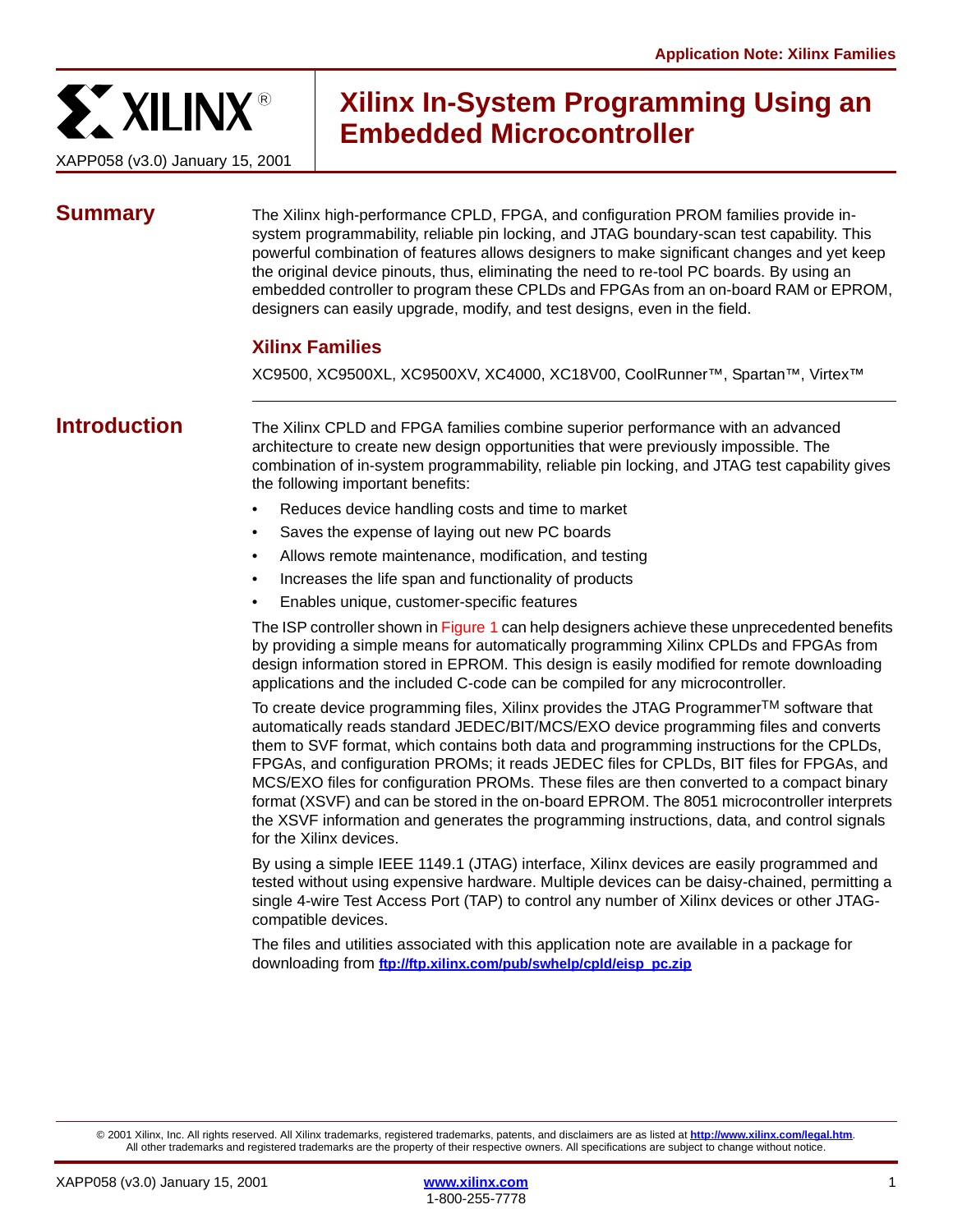



# <span id="page-1-0"></span>**Programming Xilinx CPLDs, FPGAs, and Configuration PROMs**

Serial Vector Format (SVF) is a syntax specification for describing high level IEEE 1149.1 (JTAG) bus operations. SVF was developed by Texas Instruments and has been adopted as a standard for data interchange by JTAG test equipment and software manufacturers such as Teradyne, Tektronix, and others. Xilinx CPLDs, FPGAs, and configuration PROMs accept programming and JTAG boundary-scan test instructions in SVF format, via the TAP. The timing for these TAP signals is shown in [Figure 17, page 19](#page-18-0).

The JTAG Programmer software automatically converts standard JEDEC/BIT/MCS/EXO programming files into SVF format. However, the SVF format is ASCII which is inefficient for embedded applications due to its memory requirements. Therefore, to minimize the memory requirements, SVF is converted into a more compact (binary) format called XSVF. In this design, an 8051 C-code algorithm interprets the XSVF file and provides the required JTAG TAP stimulus to the CPLD, performing the programming and (optional) test operations which were originally specified in the SVF file.

## **Notes:**

1. For a description of the SVF and XSVF commands and file formats, see **[Appendix A: SVF File](#page-23-0)  [Format for Xilinx Devices](#page-23-0)**, page 24 and **[Appendix B: XSVF File Format and Conversion](#page-26-0)  Utilities**[, page 27.](#page-26-0)

The flow for creating the programming files that are used with this design, is shown in [Figure 2](#page-3-0).

# **JTAG Instruction Summary**

Xilinx devices accept both programming and test instructions using the JTAG TAP. The JTAG commands and descriptions used for programming and functional testing are as follows:

## **Instructions Supported by All Devices**

- **EXTEST** Isolates the device I/O pins from the internal device circuitry to enable connectivity tests between devices. It uses the device pins to apply test values and to capture the results.
- **INTEST** Isolates the device from the system, applies test vectors to the device input pins, and captures the results from the device output pins.
- **SAMPLE/PRELOAD** Allows values to be loaded into the boundary scan register to drive

1-800-255-7778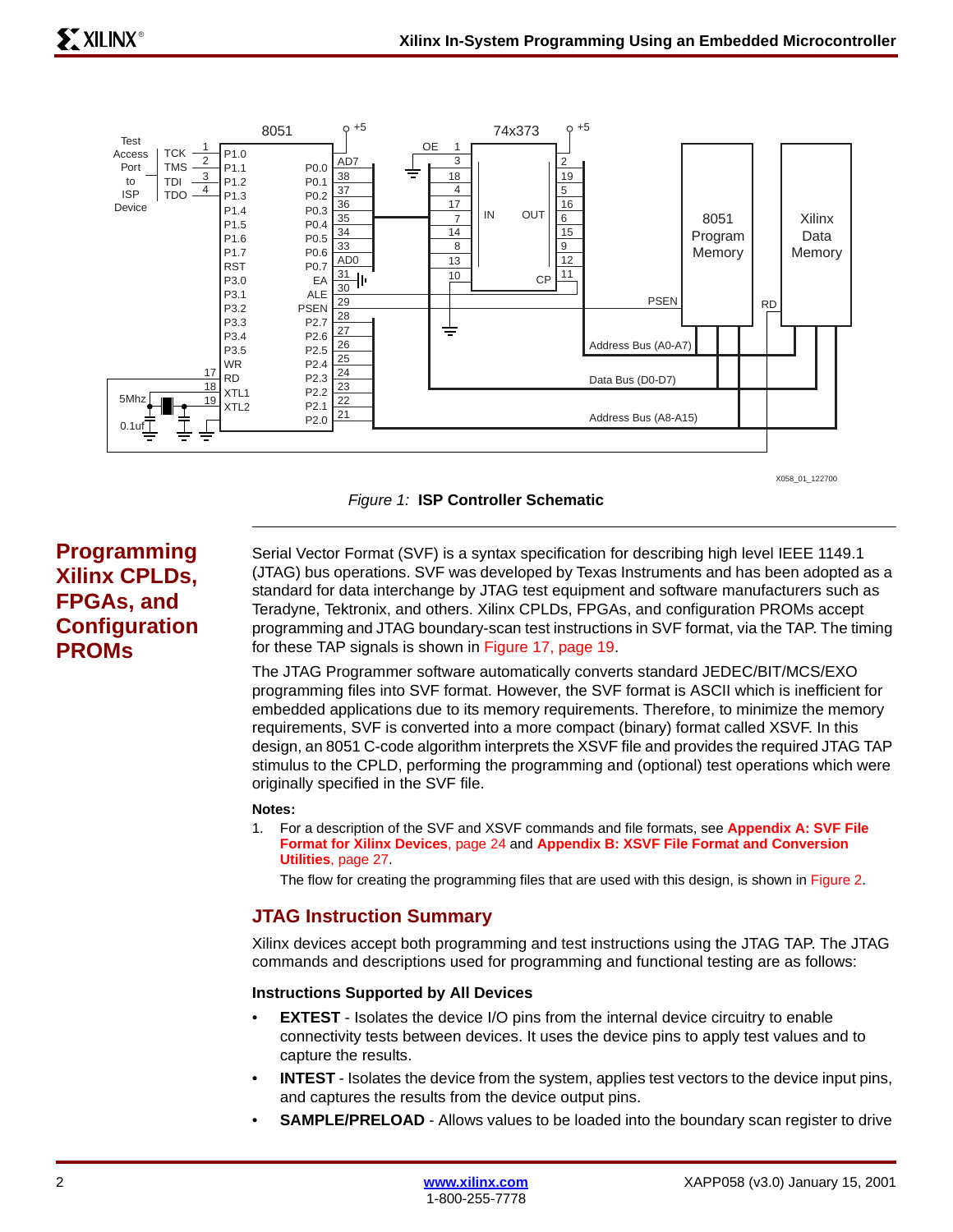the device output pins. Also captures the values on the input pins.

• **BYPASS** - Bypasses a device in a boundary scan chain by functionally connecting TDI to TDO.

# **Instructions Common to CPLD, FPGAs, and Configuration Proms**

- **EXTEST** Isolates the device I/O pins from the internal device circuitry to enable connectivity tests between devices. It uses the device pins to apply test values and to capture the results.
- **IDCODE** Returns a 32-bit hardwired identification code that defines the part type, manufacturer, and version number.
- **HIGHZ** Causes all device pins to float to a high impedance state.

# **Instructions Supported by XC4000/Spartan Only**

- **CONFIGURE** Allows access to the configuration bus for configuration.
- **READBACK** Allows access to the configuration bus for readback.

# **Instructions Supported by Virtex Only**

- **CFG\_IN/CFG\_OUT** Allows access to the configuration bus for configuration and readback.
- **JSTART** Clock the startup sequence when startup clock = JTAGCLK.

# **Commands Supported by CPLDs and Configuration PROMs**

- **ISPEN** Enables the ISP function in the XC9500/XL/XV device, floats all device function pins, and initializes the programming logic.
- **FERASE** Erases a specified program memory block.
- **FPGM** Programs specific bit values at specified addresses. An FPGMI instruction is used for the XC95216 and larger devices which have automatic address generation capabilities.
- **FVFY** Reads the fuse values at specified addresses. An FVFYI instruction is used for the XC95216 and larger devices which have automatic address generation capabilities.
- **ISPEX** Exits ISP Mode. The device is then initialized to its programmed function with all pins operable.

The following instructions are also available but are not used for programing or functional testing:

## **Instructions Specific to CPLDs and Configuration PROMs**

• **USERCODE** - Returns a 32-bit user-programmable code that can be used to store version control information or other user-defined variables.

## **Instructions Specific to XC4000/Spartan**

• **USER1/USER2** - These instructions allow capture, shift and update of user-defined registers.

# **Instructions Specific to Virtex**

• **USR1/USR2** - These instructions allow capture, shift and update of user-defined registers.

# **Instructions Specific to Configuration PROMs**

- **FADDR** Sets the PROM array address register.
- **DATA0** Accesses the array word-line register.
- **PROGRAM** Programs the word-line into the array.
- **SERASE** Globally refines the programmed values in the array.

The programming flow charts for CPLDs, FPGAs, and Configuration PROMs are shown in [Figure 2,](#page-3-0) [Figure 3,](#page-3-1) and [Figure 4](#page-4-0), respectively.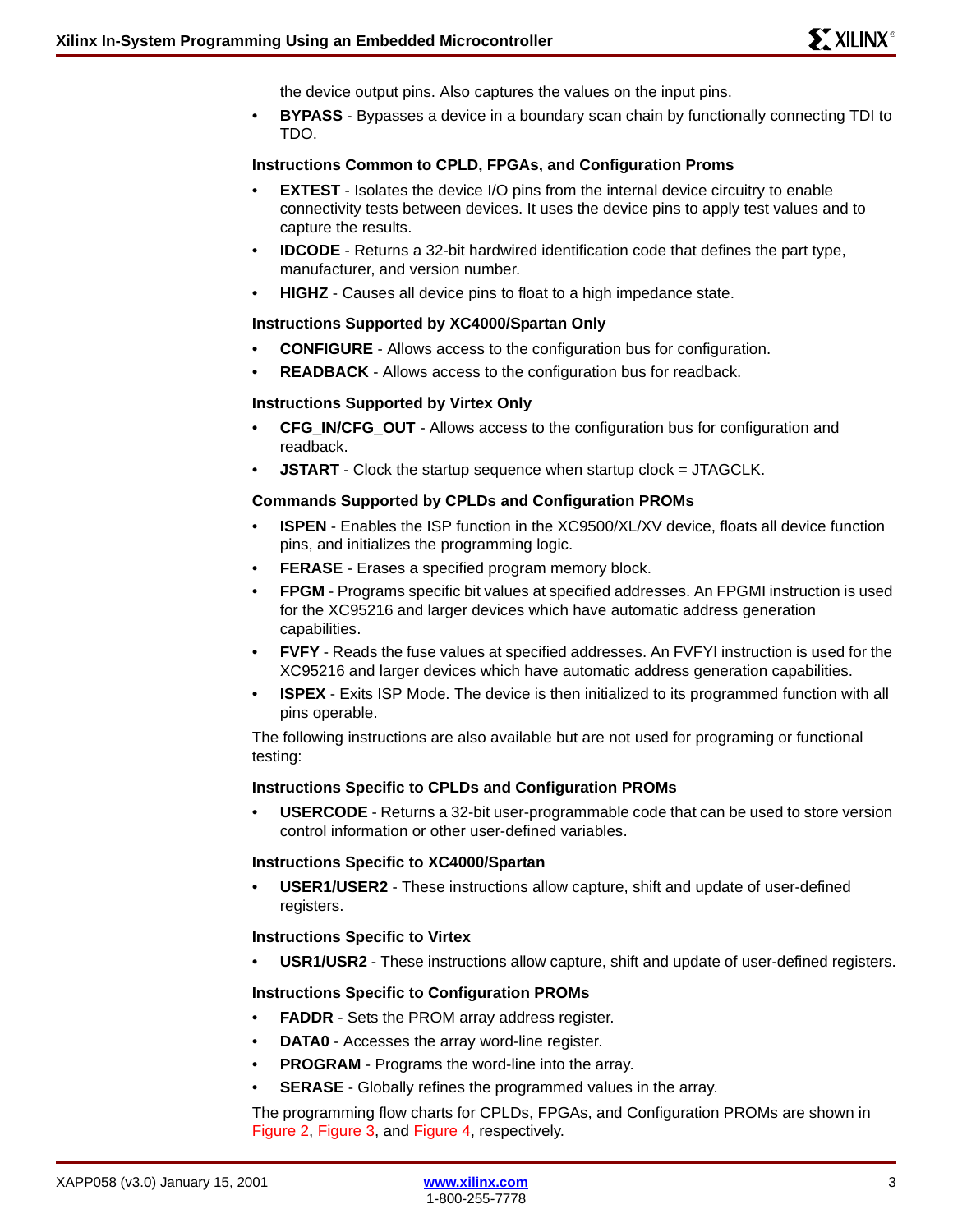

X058\_02\_122700

<span id="page-3-0"></span>*Figure 2:* **CPLD Program Flow**



X058\_03\_122700

<span id="page-3-1"></span>*Figure 3:* **FPGA Program Flow**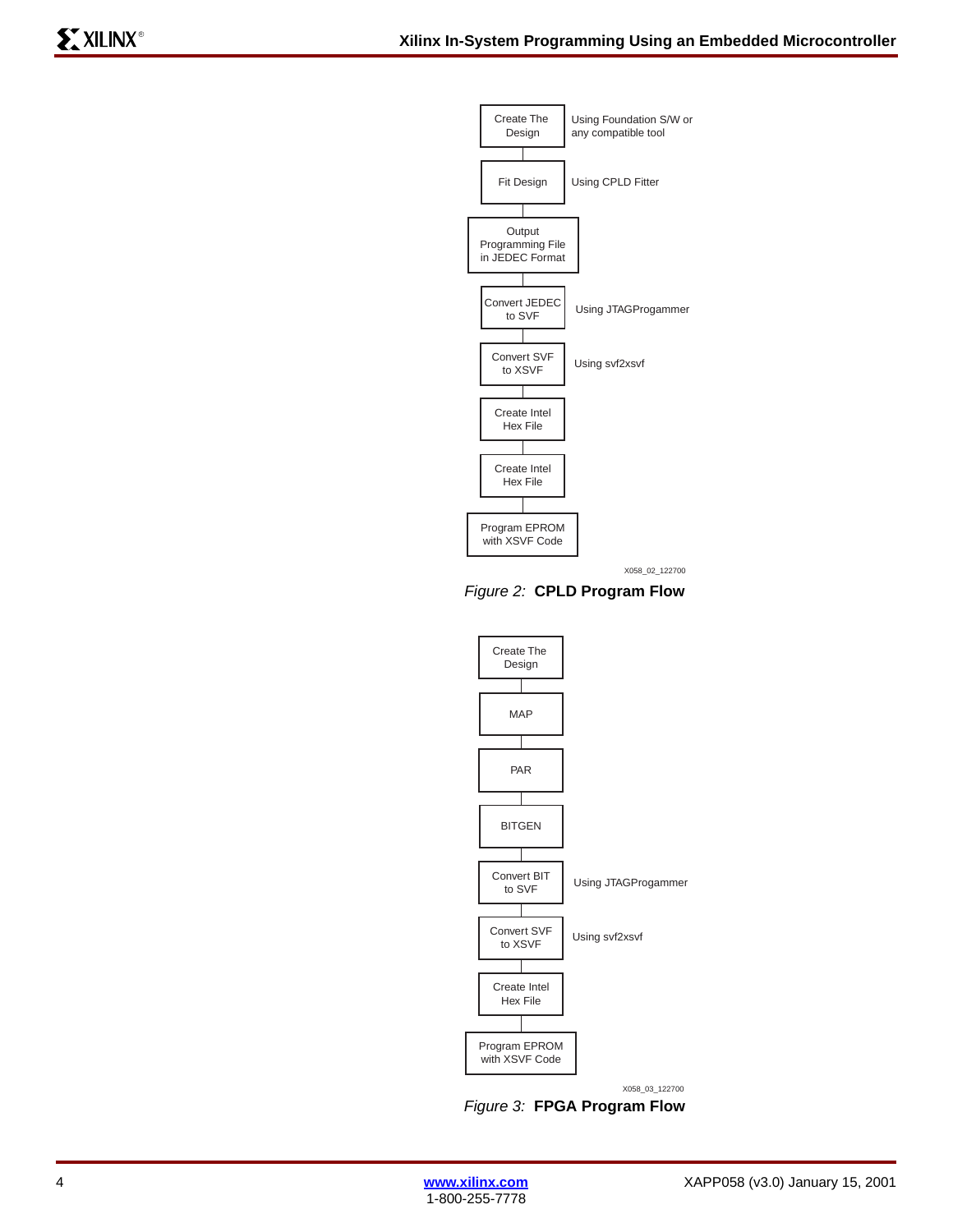

X058\_04\_122700

*Figure 4:* **Configuration PROM Flow**

# <span id="page-4-0"></span>**Creating an SVF File Using JTAG Programmer**

This procedure describes how to create an SVF file; it assumes that Xilinx Foundation or Alliance WebPACK series software version 3.1 or newer is being used. These software packages include the Xilinx CPLD fitter, FPGA mapping tool, and JTAG Programmer software.

JTAG Programmer is supplied with both a graphical and batch user interface. The batch user interface executable is typically named "jtagprog" and the graphical user interface is named "jtagpgmr." The graphical tool is always launched from the Design Manager or Project Manager. The batch tool is available by opening a shell and invoking "jtagprog" on the command line.

Using the batch download tool to generate SVF files.

- 1. Fit the design and create a JEDEC/BIT programming file.
- 2. Invoke the batch JTAG Programmer tool from the command line in a new shell: jtagprog –svf

The following messages appear:

```
JTAGProgrammer: version <Version Number> 
Copyright: 1991-1998
```
Sizing system available memory...done. \*\*\* SVF GENERATION MODE \*\*\* [JTAGProgrammer: (1)] >

3. Set up the device types and assign design names. To do this type following command at the JTAG Programmer prompt:

part deviceType1:designName1 deviceType2:designName2 … deviceTypeN:designNameN <CR>

where deviceType is the name of the BSDL file without the **.bsd** extension for that device and designName is the name of the design to translate into SVF. Multiple deviceType:designName pairs are separated by spaces. For example:

part xc95108:abc12 xc18V04:ww133 xcv50.pg240\_efg

The "part" command defines the composition and ordering of the boundary-scan chain. The devices are arranged with the first device specified being the first to receive TDI information and the last device being that which provides the final TDO data.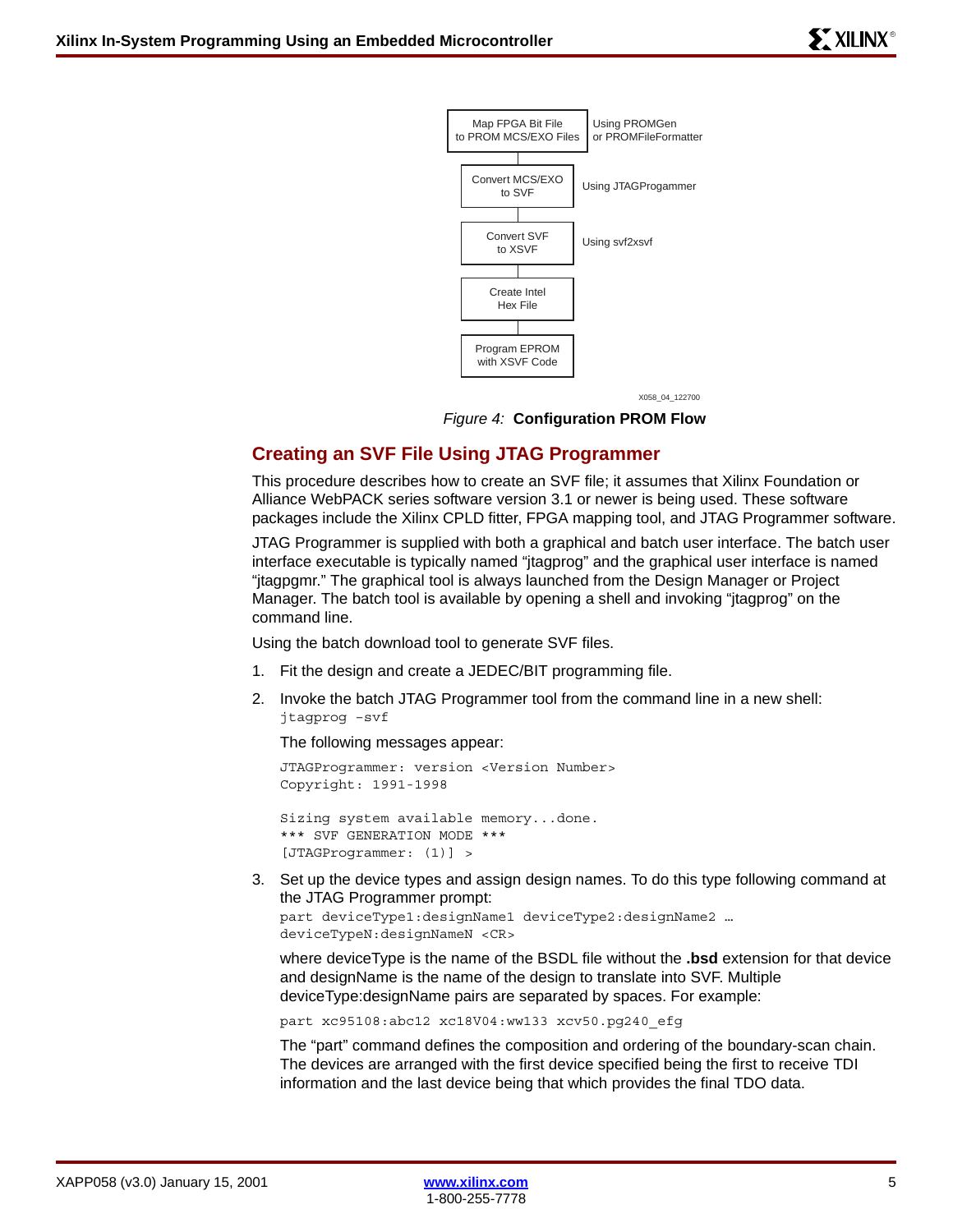#### **Notes:**

1. For any non-Xilinx devices in the boundary-scan chain, make certain that the BSDL file is available either in the XILINX variable data directory or by specifying complete path information in the deviceType. The designName in this case can be any arbitrary name. Alternatively, non-Xilinx devices in the boundary-scan chain can be specified using the syntax: register-s#

for the device type where # is the length of the device's instruction register.

- 4. Execute the required boundary-scan or ISP operation in JTAG Programmer
	- a. **erase [-fh] designName** generates an SVF file to describe the boundary-scan sequence to erase the specified part. The –f flag is used to generate an erase sequence that overrides write protection on devices. The –h flag is used to specify that all other parts (i.e., not designName) in the boundary-scan chain should be held in the HIGHZ state during the erase operation.
	- b. **verify [-h] designName [-j jedecFileName] –** generates an SVF file to describe the boundary-scan sequence to read back the device contents and compare it against the contents of the specified JEDEC file. The JEDEC file defaults to be designName.jed in the current directory or can be alternatively specified using the  $-i$  flag. The  $-i$  flag is used to specify that all other parts (i.e., not designName) in the boundary-scan chain should be held in the HIGHZ state during the verify operation.
	- c. **program [-bhv] designName –j**

**[jedecFileName/mcsFileName/exo/FileName/bitFileName]** - generates an SVF file to describe the boundary-scan sequence to program the device using that programming data specified JEDEC/BIT/MCS/EXO file. The JEDEC/BIT/MCS/EXO file defaults to be designName.jed or designName.bit in the current directory or can be alternatively specified using the  $-i$  flag. The  $-h$  flag is used to specify that all other parts (i.e., not designName) in the boundary-scan chain should be held in the HIGHZ state during the programming operation. The –b flag instructs the programming operations to skim the erase operation for the device. This is useful when programming devices shipped from the factory which are always delivered blank. The -v flag instructs the programmer to include the verify operation after programming.

- d. **partinfo [-h] designName –id**  generates an SVF file to describe the boundary-scan sequence to read back the 32 bit hard-coded device IDCODE. The –h flag is used to specify that all other parts (i.e., not designName) in the boundary-scan chain should be held in the HIGHZ state during the IDCODE operation.
- e. **partinfo [-h] designName –signature**  generates an SVF file to describe the boundary-scan sequence to read back the 32-bit user-programmed device USERCODE. The –h flag is used to specify that all other parts (i.e., not designName) in the boundary-scan chain should be held in the HIGHZ state during the USERCODE operation.

#### **Notes:**

1.The recommended command for programming a CPLD or configuration PROM is:

program -h -v designName -j [jedecFileName/mcsFileName/exoFileName] 2. The recommended command for programming an FPGA is:

program -h designName -j bitFileName

5. Exit the JTAG Programmer by entering the following command:

Quit

#### **Notes:**

1. The SVF file is named designName.svf and is created in the current working directory. Consecutive operations on the same designName appends to the SVF file. To create SVF files with separate operations in each, rename the SVF file after each operation by exiting to the system shell.

Using the graphical user interface to generate SVF files:

1. Fit the design and create a JEDEC programming file.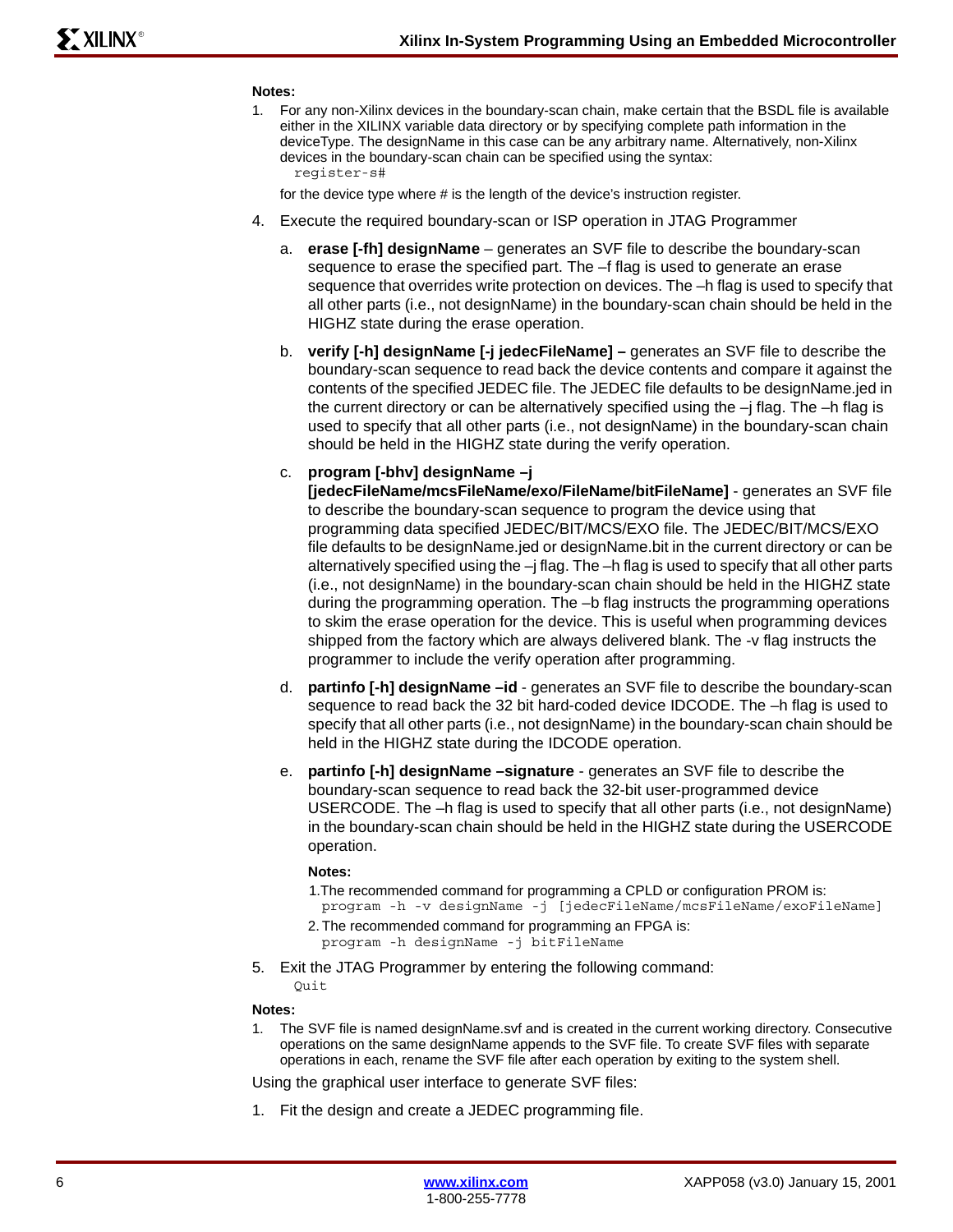2. Double-click on the JTAG Programmer icon, or open a system shell and type "jtagpgmr." The JTAG Programmer appear as shown in [Figure 5.](#page-6-0)



*Figure 5:* **JTAG Programmer**

<span id="page-6-0"></span>3. Instantiate the boundary-scan chain, which can be done in two ways. The first is to manually add each device in the correct boundary-scan order from system TDI to system TDO.

Select Edit->Add device for each device as it exists in the boundary-scan chain in [Figure 6](#page-6-1).



*Figure 6:* **Add Device**

<span id="page-6-1"></span>Fill in the device properties dialog to identify the JEDEC/BIT/MCS/EXO file (if it is a Xilinx device) or BSDL file (if it is not an Xilinx device) associated with the device being added. Non-Xilinx devices can be specified using the Edit->Define Device menu item. (See bitmap of Edit -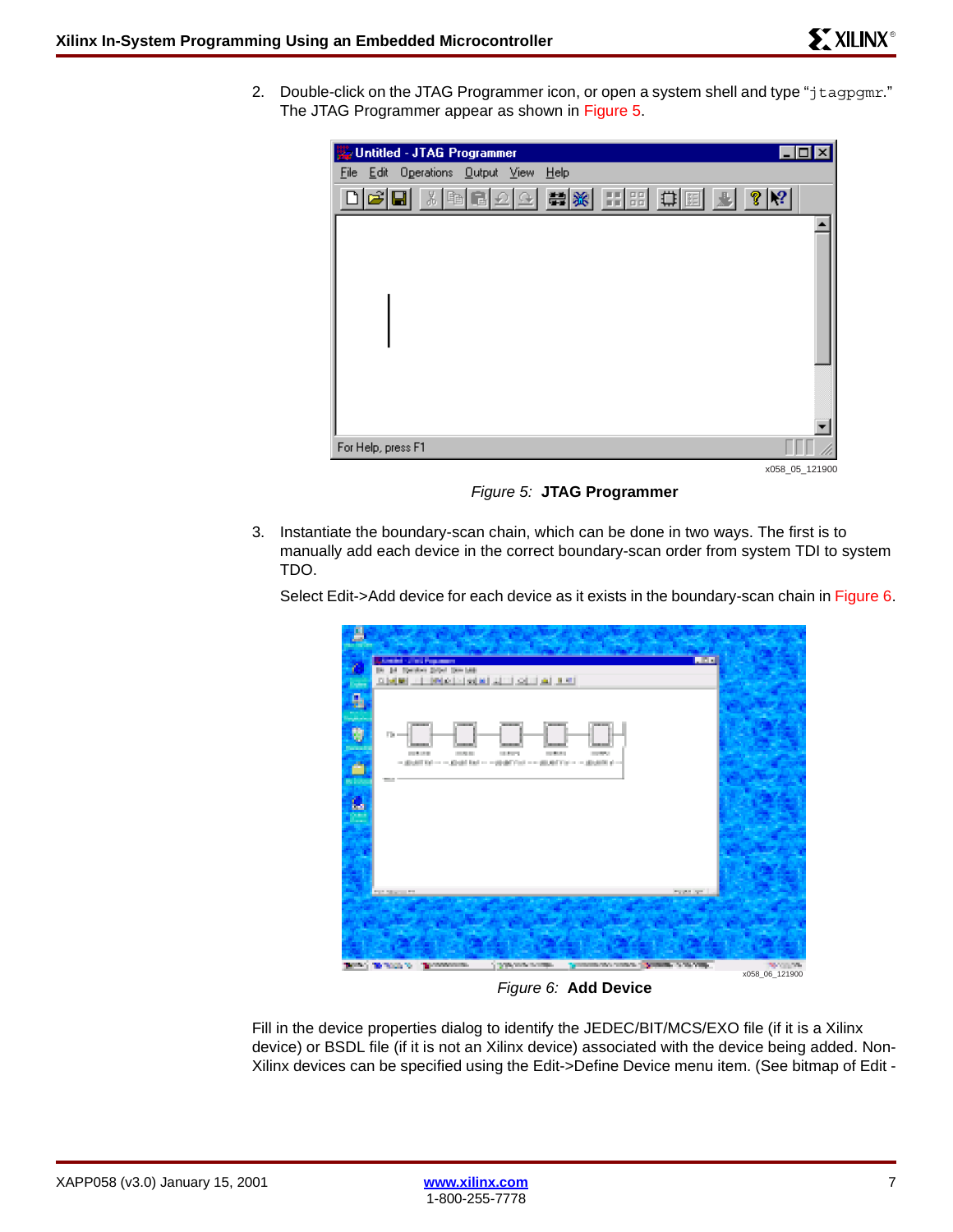| >Define Device dialog.) Enter the device's instruction register length into the Define Device |  |  |  |
|-----------------------------------------------------------------------------------------------|--|--|--|
| dialog box. See Figure 7.                                                                     |  |  |  |

| <b>Define Device</b>        |        |       | ×              |
|-----------------------------|--------|-------|----------------|
| Instruction Register Length |        |       | 2              |
| JTAG Idcode (hex)           |        |       |                |
| HighZ instruction (binary)  |        |       |                |
| Device Name                 |        | User1 |                |
| 0K.                         | Cancel |       | Help           |
|                             |        |       | x058 07 121900 |

*Figure 7:* **Define Device Dialog**

## <span id="page-7-1"></span>**Notes:**

1. The device type and JEDEC, BIT, MCS, and EXO file name appears below the added device.

The second method is to allow JTAG Programmer to query the boundary-scan chain for devices and their ordering and then fill in the JEDEC and BSDL file information. This method only works when the target system is connected to your computer and powered up. The steps are then as follows:

- a. Select File->Initialize chain.
- b. Perform no operations on the devices other than those specified.

JTAG Programmer displays the boundary-scan chain configuration as shown in [Figure 8](#page-7-0).

| 튼<br>My Computer                                                                                                                                                                                                                                               |                                             |                                       |                                                                                                                              |               |                                                     |                |
|----------------------------------------------------------------------------------------------------------------------------------------------------------------------------------------------------------------------------------------------------------------|---------------------------------------------|---------------------------------------|------------------------------------------------------------------------------------------------------------------------------|---------------|-----------------------------------------------------|----------------|
|                                                                                                                                                                                                                                                                | Untitled - JTAG Programmer                  |                                       |                                                                                                                              |               | $\Box$ DIX                                          |                |
| E                                                                                                                                                                                                                                                              |                                             | File Edit Operations Output View Help |                                                                                                                              |               |                                                     |                |
| Internet<br>Explorer                                                                                                                                                                                                                                           | $D\left \mathcal{B}\right \mathbf{H}$       | 国田                                    | <b>전종 : 다 다 화 1 2 2 2 2 3 원</b>                                                                                              |               |                                                     |                |
| 覃<br>Network<br>Neighboilioc<br>S,<br><b>Hecycle B</b><br>÷2.<br><b>My Enefcase</b><br>$\begin{array}{c} \hline \mathbf{C} \\ \hline \mathbf{O} \mathbf{u} \mathbf{b} \mathbf{c} \\ \hline \mathbf{E} \mathbf{p} \mathbf{f} \mathbf{c} \mathbf{s} \end{array}$ | TDI<br>XC95100<br>TDO<br>For Help, press F1 | XCS506                                | XCS572<br>XC9572<br>-- JED /BIT File? -- -- JED /BIT File? -- -- JED /BIT File? -- -- JED /BIT File? -- -- JED /BIT File? -- | <b>XC9572</b> | Parallel Ipt1                                       |                |
|                                                                                                                                                                                                                                                                |                                             |                                       |                                                                                                                              |               |                                                     |                |
| <b>B</b> Start                                                                                                                                                                                                                                                 | ●名図り                                        | Command Prompt                        | S (04) 03:24 - CC Player                                                                                                     |               | W Microsoft Word - JTAGPro. . Untitled - JTAG Progr | 10 12:22 PM    |
|                                                                                                                                                                                                                                                                |                                             |                                       |                                                                                                                              |               |                                                     | x058 08 121900 |

<span id="page-7-0"></span>*Figure 8:* **Boundary-Scan Chain**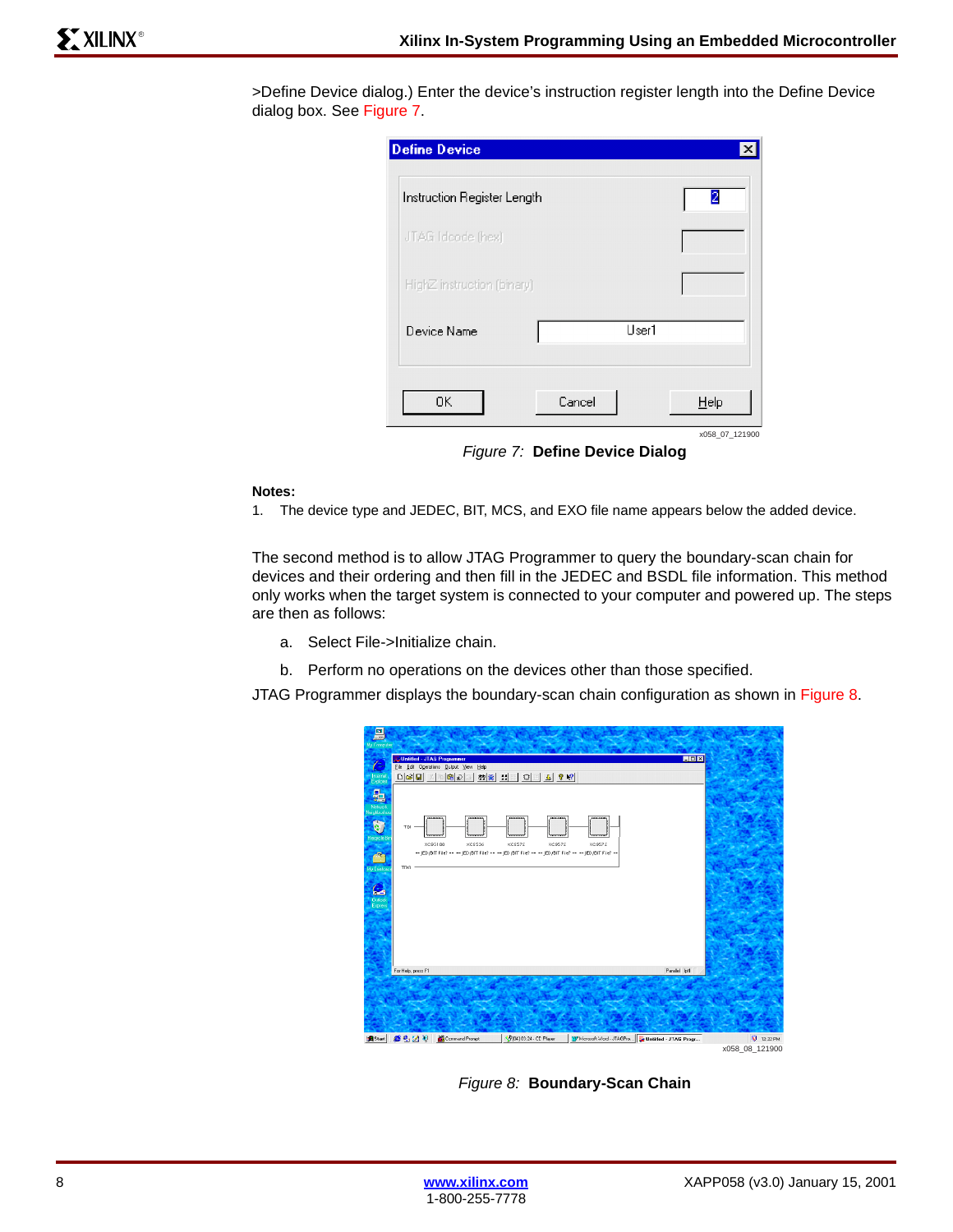Then for each device in the resulting chain, double click on the chip icon to bring up the device properties dialog and select the JEDEC, BIT, MCS, EXO, or BSDL file associated with that device.

4. Put the JTAG Programmer into SVF mode by selecting Output->Create SVF file… to create a new SVF file or Output->Append to SVF file… to append to an existing SVF file. Fill in the SVF file dialog with the desired name of the target SVF file to be created.

#### **Notes:**

1.Once the SVF mode is entered, the composition of the boundary-scan chain cannot be edited in order to ensure consistency of the boundary-scan data in the SVF file.

- 5. Select at least one device on which to operate by clicking on the chip icon. the icon should become highlighted when it is selected. To select more than one device, hold down the shift key while clicking on additional devices.
- 6. Invoke the items in the Operations menu to generate corresponding command in the SVF file for the selected devices.

#### **Notes:**

1.The recommended operation for programming selected devices is Operations ->Program with the "Erase before Programming" and "Verify" check boxes selected. The "Verify" check box is not recommended for FPGA devices.

7. When the required operations are complete, exit the JTAG Programmer by selecting File- >Exit.

#### **Notes:**

1.The "Use HIGHZ instead of BYPASS" option from the File->Preferences… dialog can be selected to specify that all other parts (i.e., not the device selected) in the boundary-scan chain should be held in the HIGHZ state during the requested operation.

To generate separate SVF files for each operation, perform the following steps between operations:

- 1. Select Output->Use Cable
- 2. On the Cable Communications Dialog select Cancel
- 3. Select Output->Create SVF File
- 4. Choose a new SVF file and proceed normally.

# **EPROM Programming**

To program an EPROM, the binary XSVF file must be converted to an Intel Hex or similar PROM format file. Most embedded processor development system software automatically converts included binary files to the appropriate format.

# **Software Limitations**

JTAG Programmer can generate SVF files only for devices for which JEDEC/BIT/MCS/EXO files can be created. Designers should verify that the development software they are using can create JEDEC/BIT/MCS/EXO files for the specific devices they intend to use.

For instructions on generating SVF for CoolRunner CPLDs, go to the Xilinx Support website **[\(http://support.xilinx.com](http://support.xilinx.com)**) and search for answer 7565.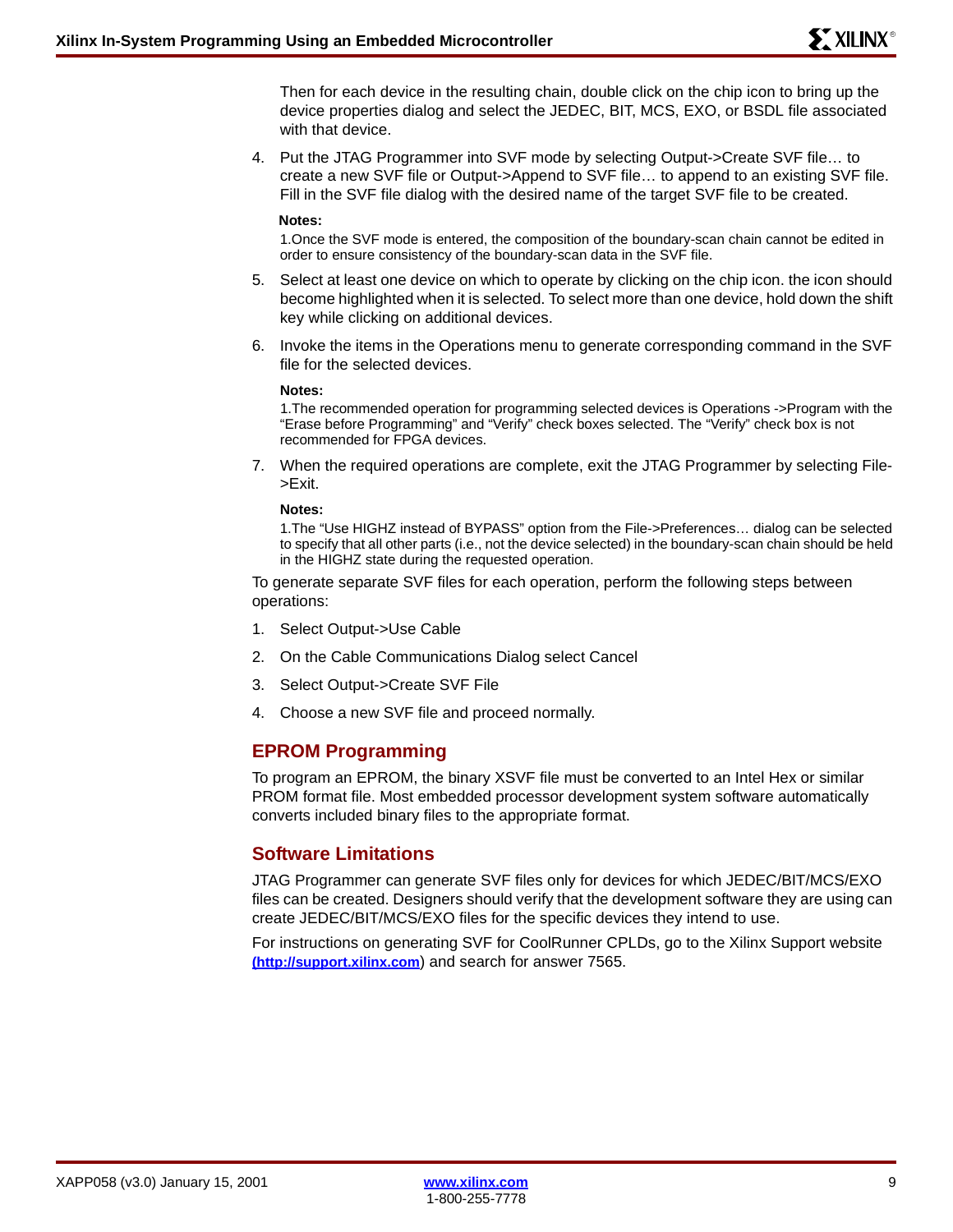# **Hardware Design**

As shown in [Figure 1, page 2](#page-1-0), this design requires only an 8051 microcontroller, an address latch, and enough EPROM or RAM to contain both the 8051 code and the CPLD/FPGA/PROM programming data.

# **Hardware Design Description**

The example 8051 allows 64K of program and 64K of data space; however, some devices require more data space.

The 8051 multiplexes port 0 for both data and addresses. The ALE signal causes the 74x373 to latch the low order address, and the high order address is output on port 2. Port 0 then floats, allowing the selected EPROM to drive the data inputs. Then the PSEN signal goes low to activate an 8051 program read operation, or the RD signal goes low to activate a CPLD programming data read operation.

# **Estimated EPROM Memory Requirements**

[Table 1](#page-9-0) shows the estimated EPROM capacity needed to contain the programming data.

| <b>Device Type</b> | <b>File Size</b><br>(bytes) |
|--------------------|-----------------------------|
| XC9536             | 45572                       |
| XC9572             | 103928                      |
| XC95108            | 175250                      |
| XC95144            | 144222                      |
| XC95216            | 259620                      |
| XC95288            | 403698                      |
| XC9536XL           | 38186                       |
| <b>XC9572XL</b>    | 51590                       |
| <b>XC95144XL</b>   | 78398                       |
| XC95288XL          | 132014                      |
| XCR3064XL          | 21149                       |
| XCR3128XL          | 40067                       |
| <b>XCR3256XL</b>   | 90042                       |
| XC18V512           | 338119                      |
| XC18V01            | 675399                      |
| XC18V02            | 1341767                     |
| <b>XC18V04</b>     | 2682183                     |
| XCS20XL            | 24010                       |
| XCS40XL            | 44186                       |
| XC2S100            | 103969                      |
| XC2S150            | 138352                      |
| <b>XCV300</b>      | 232876                      |
| <b>XCV1000</b>     | 814055                      |

<span id="page-9-0"></span>*Table 1:* **XSVF File Sizes**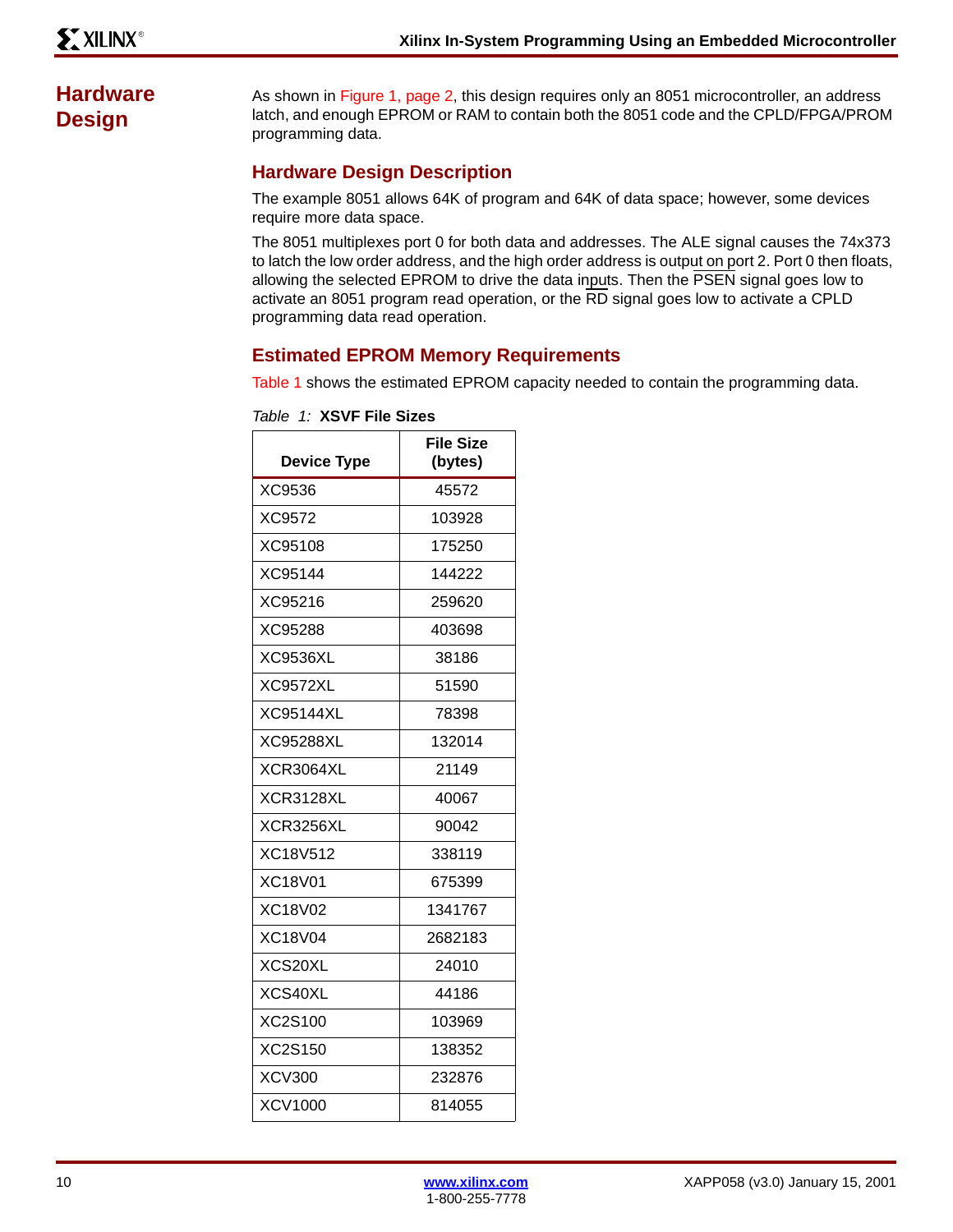| ,,,,,,<br>$\sim$ Age inconscention to $\sim$ |                             |  |
|----------------------------------------------|-----------------------------|--|
| <b>Device Type</b>                           | <b>File Size</b><br>(bytes) |  |
| <b>XCV100E</b>                               | 114943                      |  |
| XCV300E                                      | 249318                      |  |
| XCV600E                                      | 526368                      |  |
| <b>XCV1000E</b>                              | 875119                      |  |
| <b>XCV2000E</b>                              | 1349542                     |  |

*Table 1:* **XSVF File Sizes** *(Continued)*

The XSVF file sizes are dependent only on the device type, not on the design implementation. If further compression of the XSVF file is needed, a standard compression technique, such as Lempel-Ziv can be used.

# **Modifications for Other Applications**

The design presented in this application note is for a stand-alone ISP controller. However, it is also possible to apply these techniques to microcontrollers that might already exist within a design. To implement this design in an already existing microcontroller, all that is needed is four I/O pins to drive the TAP, and enough storage space to contain both the controller program and the CPLD/FPGA/PROM download data. In addition, care must be taken to preserve the JTAG port timing.

The TAP timing in this design is dependent on the 8051 clock. For other 8051 clock frequencies or for different microcontrollers, the timing must be calculated accordingly, in order to implement the timing specified in **[Exception Handling](#page-20-0)**, page 21.

The speed at which the TAP ports can be toggled affects the overall programming time for FPGAs and PROMs that require millions of TCK cycles to shift just the data. For CPLDs, the cumulative program pulse time has a greater affect on programming time than the data shift time.

Using a different microcontroller would require changing the I/O subroutine calls while preserving the correct TAP timing relationships. These subroutine calls are located in the ports.c file. All other C-code is independent of the microcontroller and does not need to be modified.

RAM can be used instead of the EPROM in this design. This would allow the CPLD/FPGA/PROM devices to be programmed and tested remotely via modem, using remote control software written by the user.

# **Debugging Suggestions**

The following suggestions can be helpful in testing this design:

- View the contents of the XSVF file using the -a option for the svf2xsvf converter. This option generates a text file version of the xsvf.
- Decrease the TCK frequency to test that the wait times for program and erase are sufficiently long.
- Make certain that the function pins go into a 3-state condition in ISP mode.
- Test that the function pins initialize when ISP mode is terminated with the ISPEX command.
- Verify that the devices which are not being programmed are in bypass mode. Bypass mode causes TDO to be the same as TDI, delayed by one TCK clock pulse.
- Use the precompiled playxsvf.exe from the download package to execute the XSVF on a PC through the Parallel Cable.
- Generate a simple XSVF that only checks the IDCODE of the target device to test basic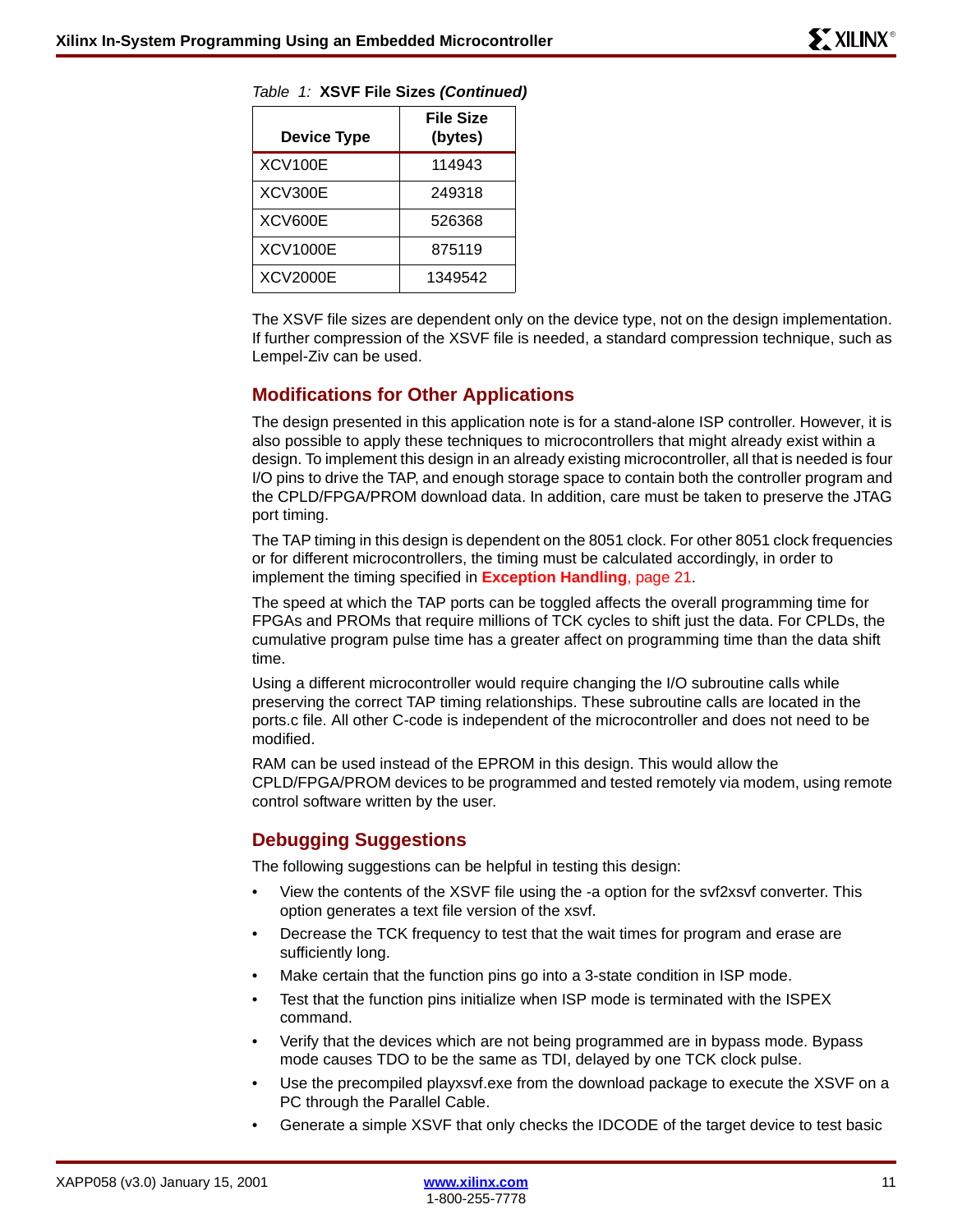functionality of the hardware and software.

- Generate and execute separate XSVF files for the erase, blank check, program, and verify operations to narrow the problem area.
- Program the device from JTAG Programmer and a download cable to verify basic hardware functionality.

# **Firmware Design**

The flow chart for the C-Code is shown in [Figure 9](#page-12-0) through [Figure 16](#page-18-1). This code continuously reads the instructions and arguments from the XSVF file contained in the program data EPROM and branches in one of three ways based on the three possible XSVF instructions (XRUNTEST, XSIR, XSDR) as described in **[Appendix B: XSVF File Format and Conversion](#page-26-0)  Utilities**[, page 27.](#page-26-0)

When the C-Code reads an XRUNTEST instruction, it reads in the next four bytes of data that specify the number of microseconds for which the device stays in the Run- Test/Idle state before the next XSIR or XSDR instruction is executed. The runTestTimes variable is used to store this value.

When the C-Code reads an XSIR instruction, it provides stimulus to the TMS and TCK ports until it arrives in the Shift-IR state. It then reads a byte that specifies the length of the data and the actual data itself, outputting the specified data on the TDI port. Finally, when all the data has been output to the TDI port, the TMS value is changed and successive TCK pulses are output until the Run-Test/Idle state is reached again.

When the C-Code reads an XSDR instruction, it reads the data specifying the values that are output during the Shift-DR state. The code then toggles TMS and TCK appropriately to transition directly to the Shift-DR state. It then holds the TMS value at 0 in order to stay in the Shift-DR state and the data from the XSVF file is output to the TDI port while storing the data received from the TDO port. After all the data has been output to the TDI port, TMS is set to 1 in order to move to the Exit-1-DR state. Then, the TDO input value is compared to the TDO expected value. If the two values fail to match, the exception handling procedure is executed as shown in [Figure 19, page 21.](#page-20-1) If the TDO input values match the expected values, the code returns to the Run-Test/Idle state and waits for the amount of time specified by the runTestTimes variable (which was originally set in the XRUNTEST instruction).

# **Memory Map**

The 8051 memory map is divided into two 64K byte blocks: one for the 8051 program and one for data. The 8051 program memory resides in the 8051 program block and is enabled by the PSEN signal. The Xilinx PLD program memory resides in the 8051 data block and is enabled by the RD signal. When additional data space is required, use one of the methodologies specified in the specific microprocessor's applications note.

# **Port Map**

The 8051 I/O ports are used to generate the memory address and the TAP signals, as shown in [Figure 1, page 2](#page-1-0). Port 1 of the 8051 is used to control the TAP signals; [Table 2](#page-11-0) shows the port configuration.

| $10000 - 20000 + 00000 + 000000 + 00000$ |           |                      |  |  |
|------------------------------------------|-----------|----------------------|--|--|
| <b>TAP Pin</b>                           | Port1 Bit | <b>Configured As</b> |  |  |
| <b>TCK</b>                               |           | Input                |  |  |
| TMS                                      |           | Input                |  |  |
| TDI                                      | 2         | Input                |  |  |
| <b>TDO</b>                               | 3         | Output               |  |  |

<span id="page-11-0"></span>

|  |  | Table 2: 8051 Port 1 Mapping |
|--|--|------------------------------|
|  |  |                              |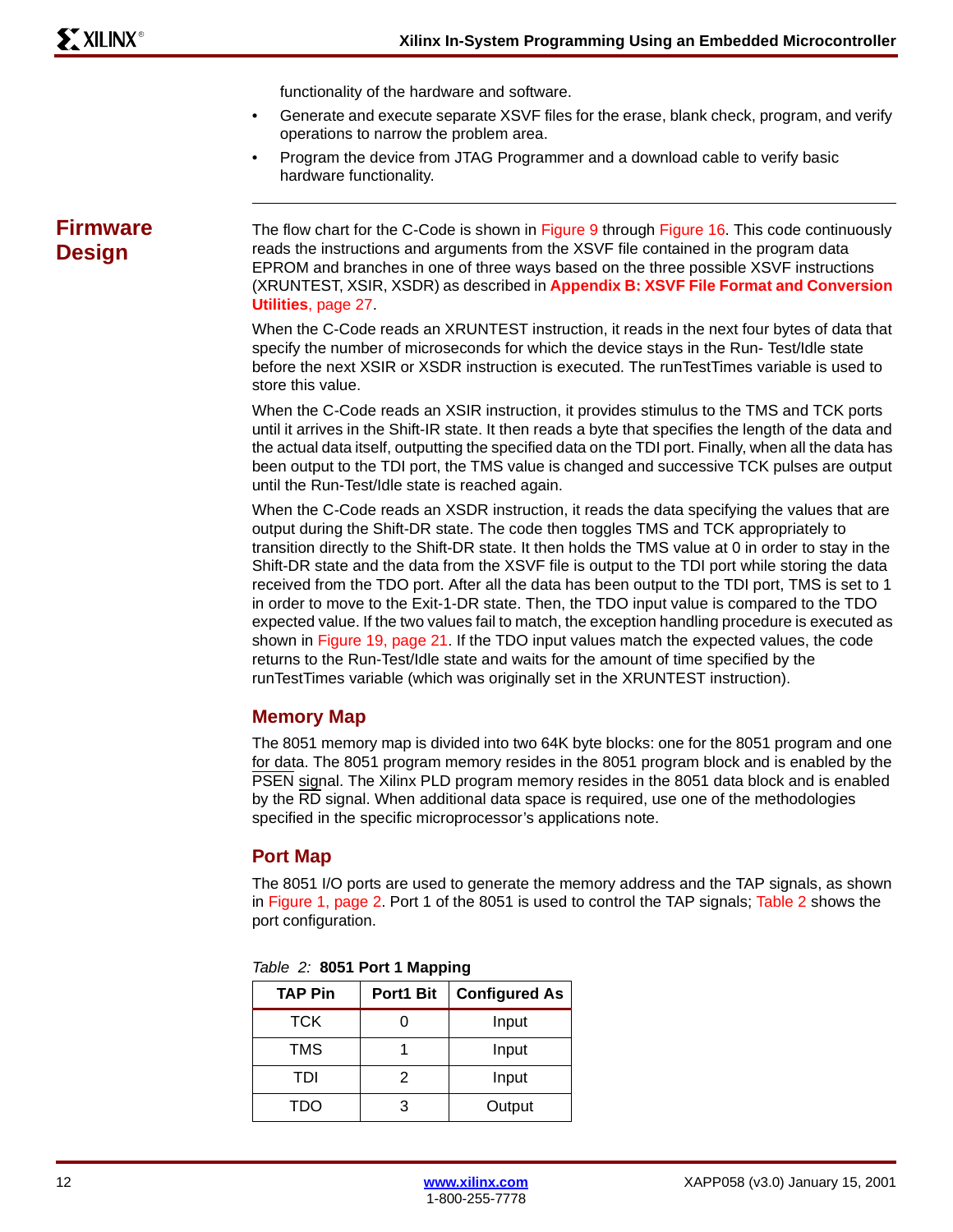

X058\_08\_122700

<span id="page-12-0"></span>*Figure 9:* **Flow Chart for the ISP Controller Code**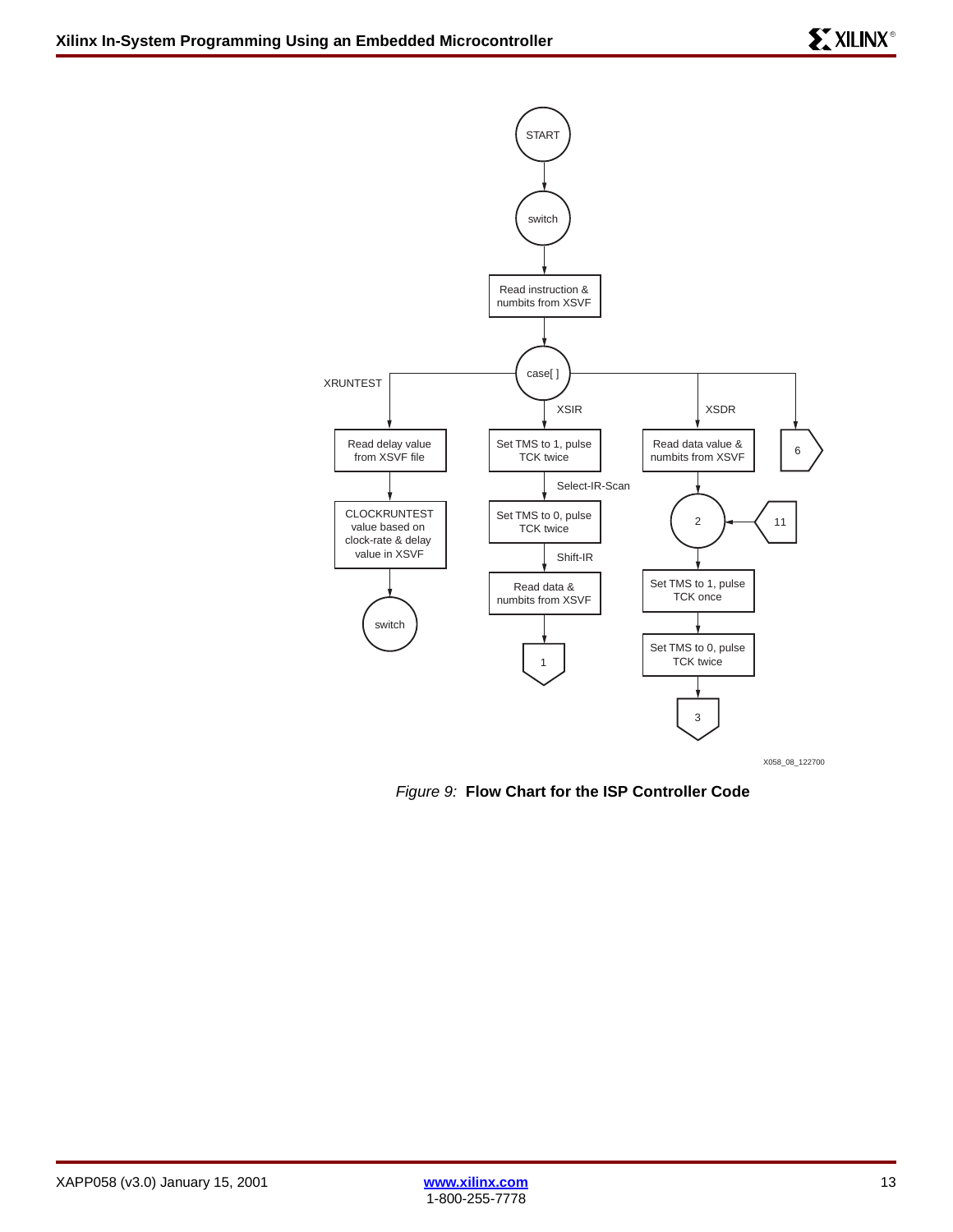

*Figure 10:* **Flow Chart for the ISP Controller Code (Continued)**

## **Notes:**

1. For FPGAs, step 4 is scrapped completely if the TDO expected does not match the actual TDO; the program quits with an error message.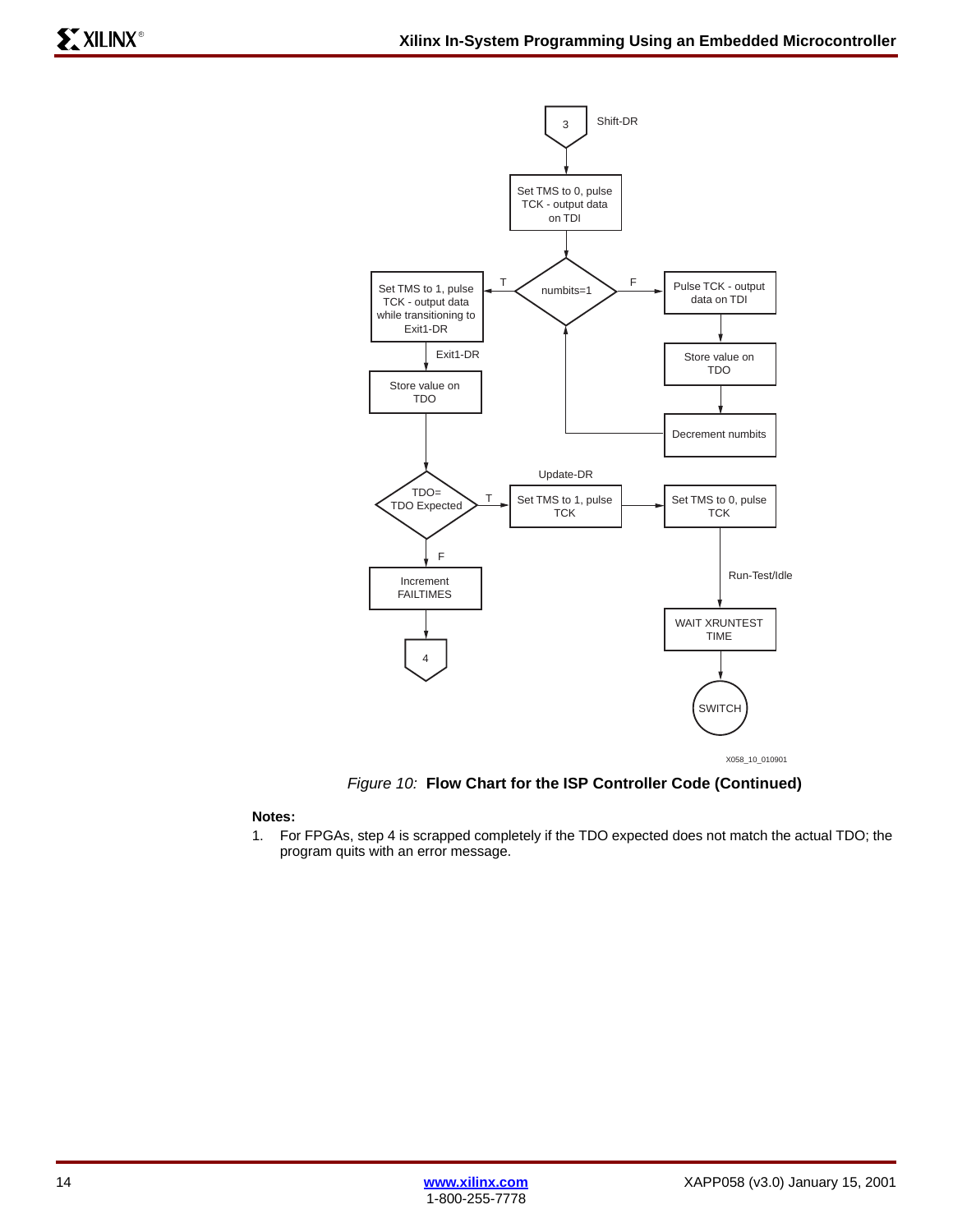

*Figure 11:* **Flow Chart for the ISP Controller Code (Continued)**



X058\_12\_010901

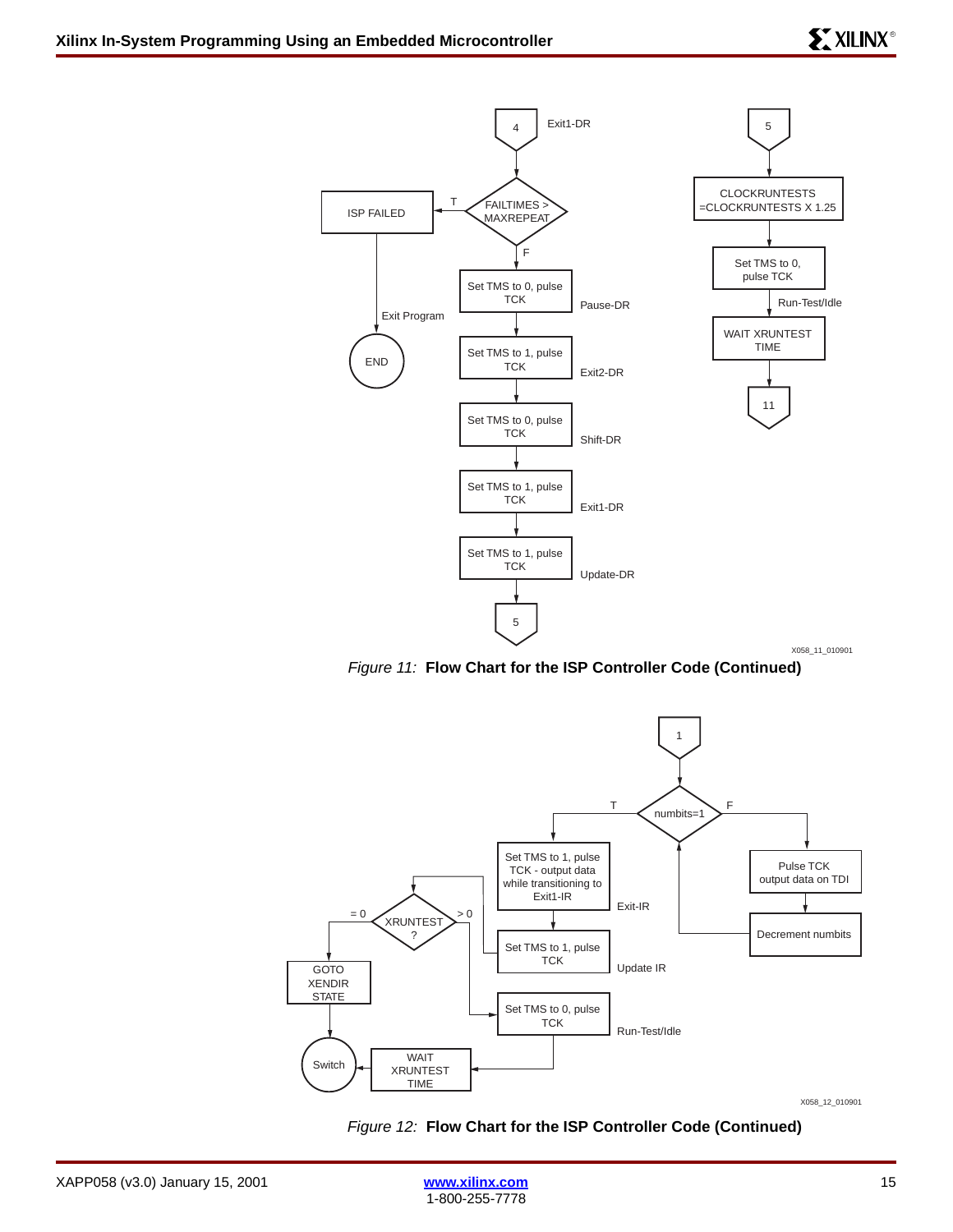

*Figure 13:* **Flow Chart for the ISP Controller Code (Continued)**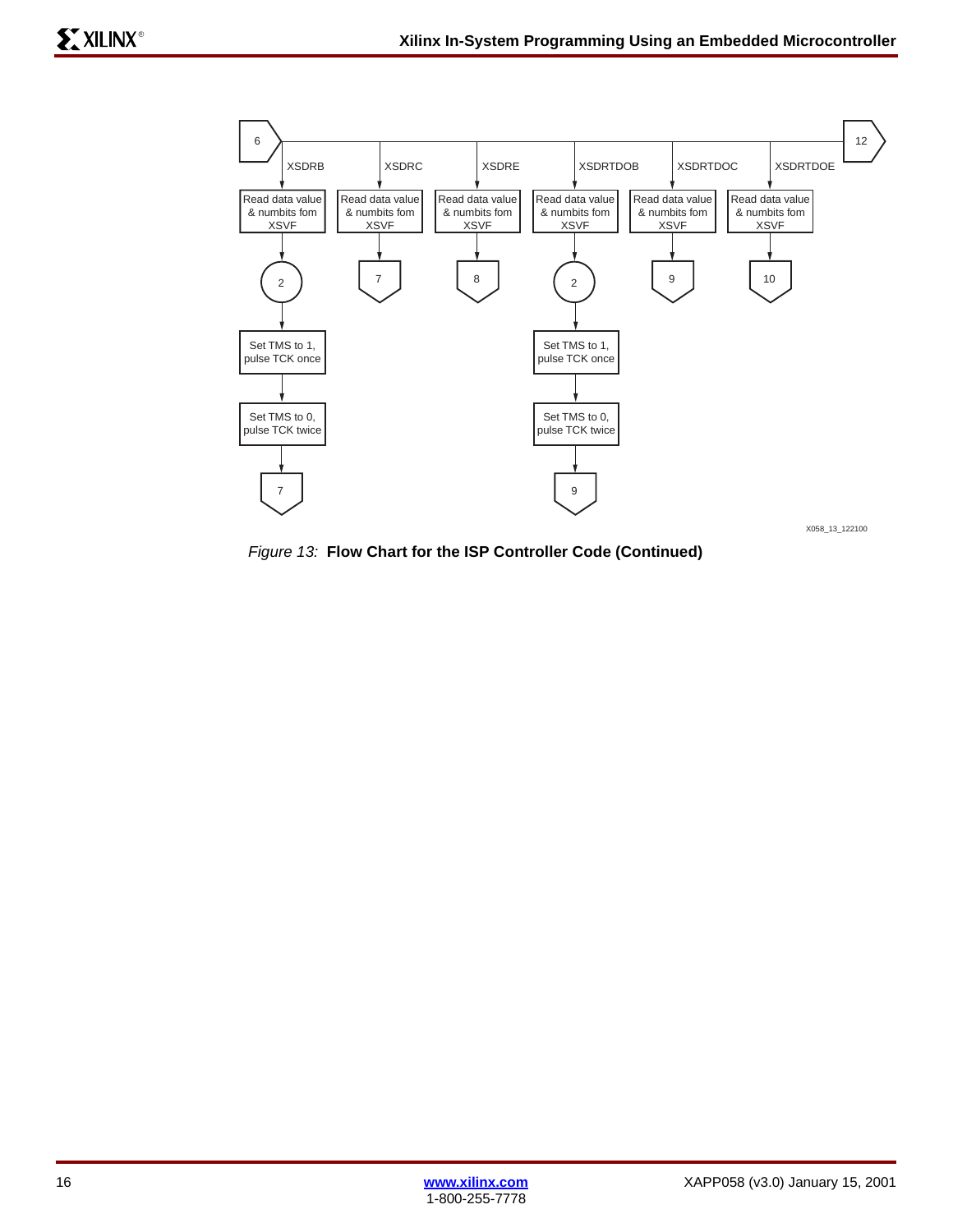

*Figure 14:* **Flow Chart for the ISP Controller Code (Continued)**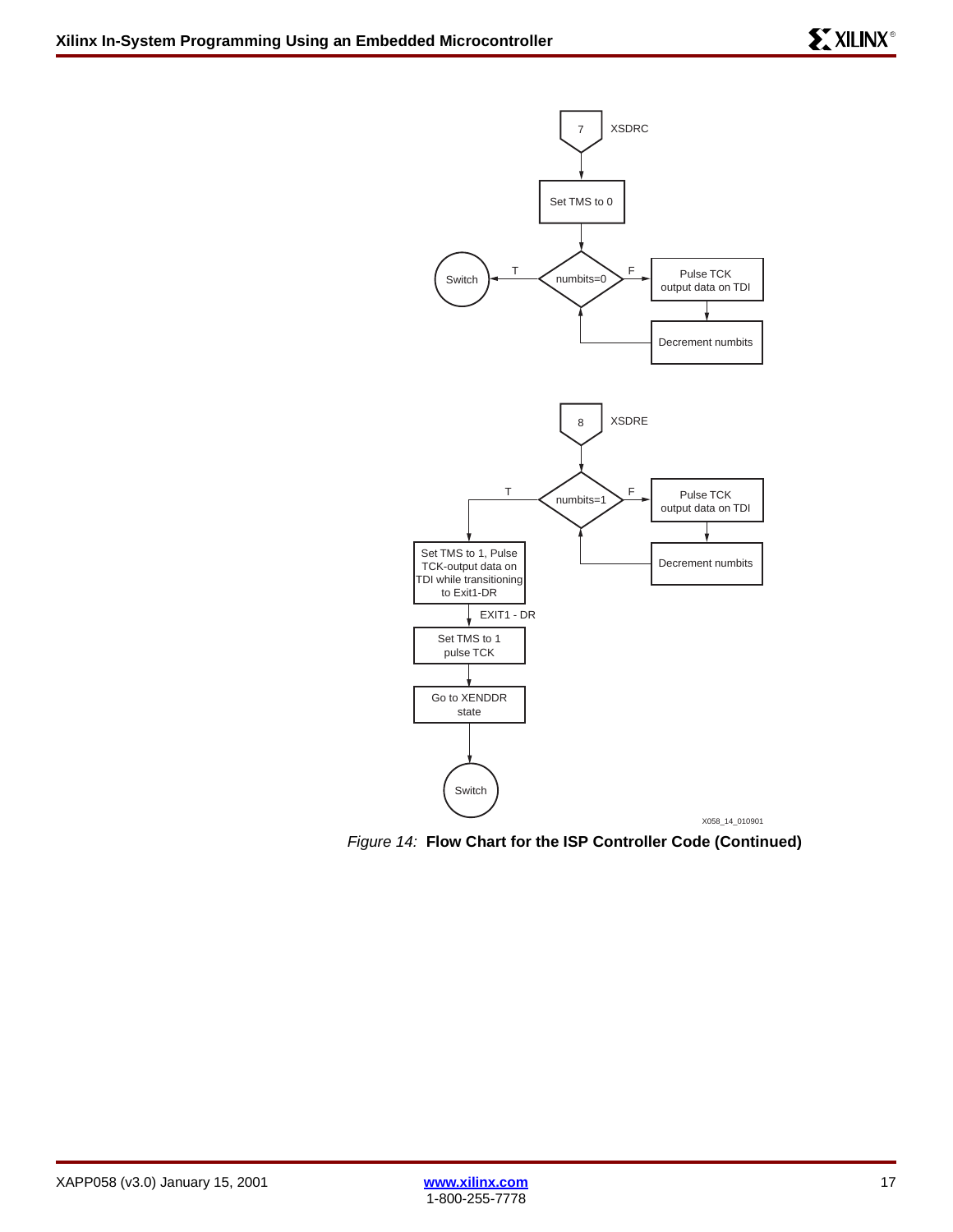

*Figure 15:* **Flow Chart for the ISP Controller Code (Continued)**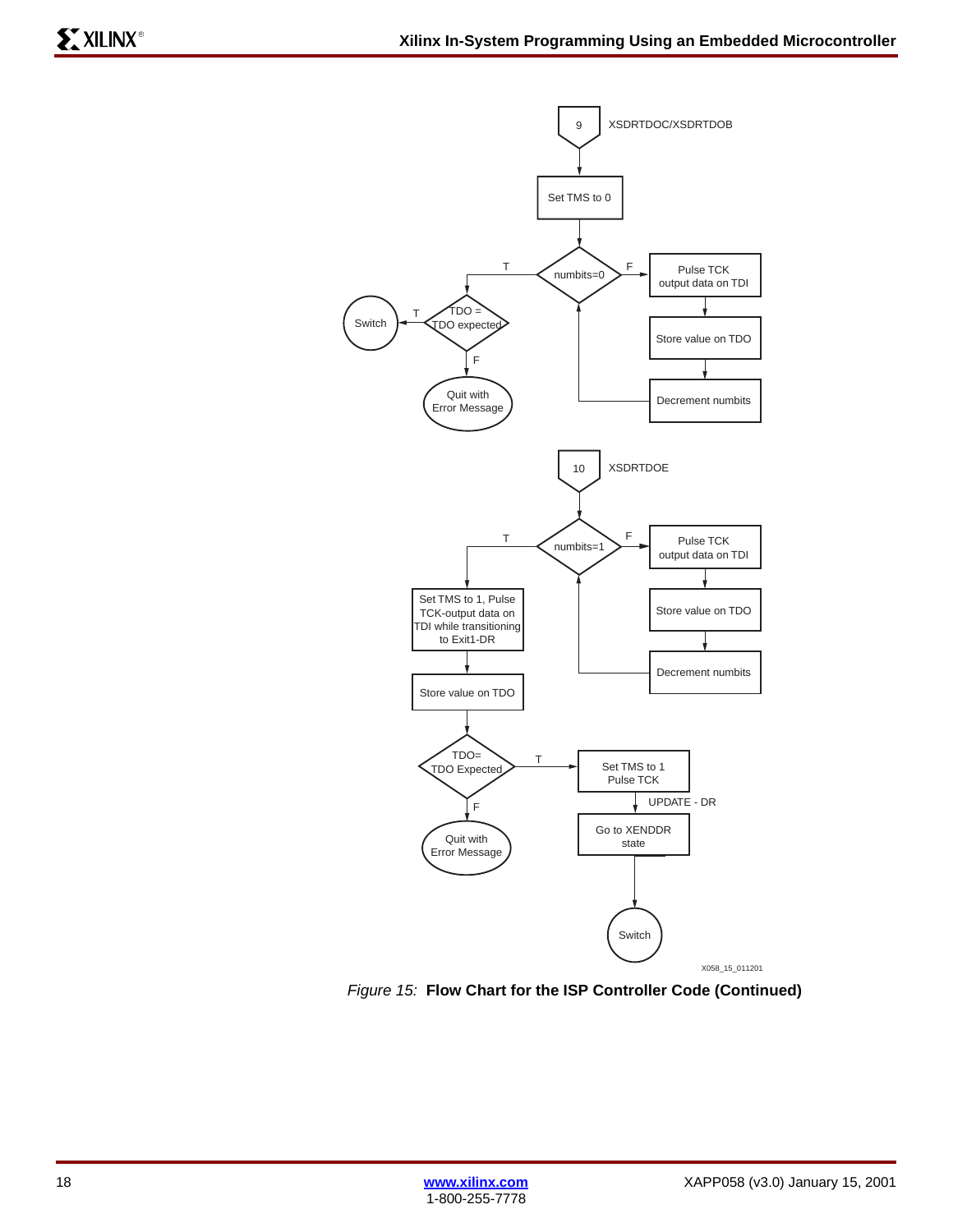

X058\_16\_010901

*Figure 16:* **Flow Chart for the ISP Controller Code (Concluded)**

# <span id="page-18-1"></span>**TAP Timing**

[Figure 17](#page-18-0) shows the timing relationships of the TAP signals. The C-code running on the 8051 insures that the TDI and TMS values are driven at least two instruction cycles before asserting TCK. At that same time, TDO can be strobed.



*Figure 17:* **Test Access Port Timing**

<span id="page-18-0"></span>The key timing relationships include:

- TMS and TDI are sampled on the rising edge of TCK.
- A new TDO value appears after the falling edge of TCK.

The C-code ensures proper TAP timing by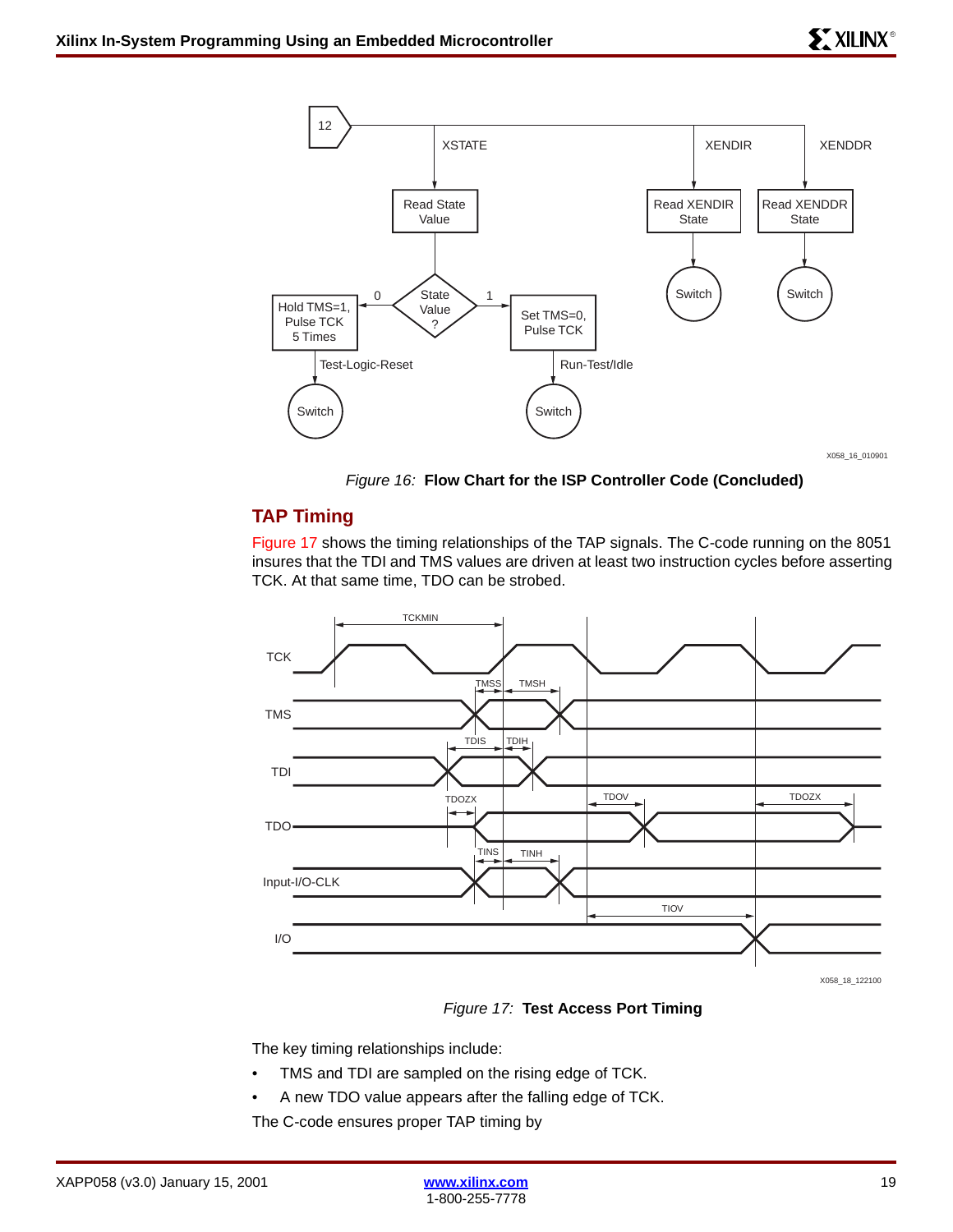- Updating TMS and TDI on the falling edge of TCK
- Sampling TDO after a sufficient delay following the falling edge of TCK.

Parts of the XSVF file specify wait times during which the device programs or erases the specified location or sector. Implementation of the wait timer can be accomplished either by software loops that depend on the processor's cycle time or by using the 8051's built-in timer function. In this design, timing is established through software loops in the ports.c file.TAP AC Parameters

[Figure 18](#page-19-0) shows the XC9500/XL/XV device programming flow.

[Table 3](#page-19-1) lists the XC9500 timing parameters for the TAP waveforms shown in [Figure 17](#page-18-0). For other device families, see the device family data sheet for TAP timing characteristics.



X058\_17\_122100

*Figure 18:* **XC9500/XL/XV Device Programming Flow**

| Symbol        | <b>Parameter</b>                 | Min | Max |
|---------------|----------------------------------|-----|-----|
| <b>TCKMIN</b> | <b>TCK Minimum Clock Period</b>  | 100 |     |
| <b>TMSS</b>   | <b>TMS Setup Time</b>            | 10  |     |
| <b>TMSH</b>   | <b>TMS Hold Time</b>             | 10  |     |
| <b>TDIS</b>   | <b>TDI Setup Time</b>            | 15  |     |
| <b>TDIH</b>   | <b>TDI Hold Time</b>             | 25  |     |
| <b>TDOZX</b>  | <b>TDO Float to Valid Delay</b>  |     | 35  |
| <b>TDOXZ</b>  | TDI Valid to Float Delay         |     | 35  |
| <b>TDOV</b>   | <b>TDO Valid Delay</b>           |     | 35  |
| <b>TINS</b>   | I/O Setup Time                   | 15  |     |
| <b>TINH</b>   | I/O Hold Time                    | 30  |     |
| <b>TIOV</b>   | <b>EXTEST Output Valid Delay</b> |     | 55  |

<span id="page-19-1"></span><span id="page-19-0"></span>*Table 3:* **XC9500 Test Access Port Timing Parameters (ns)**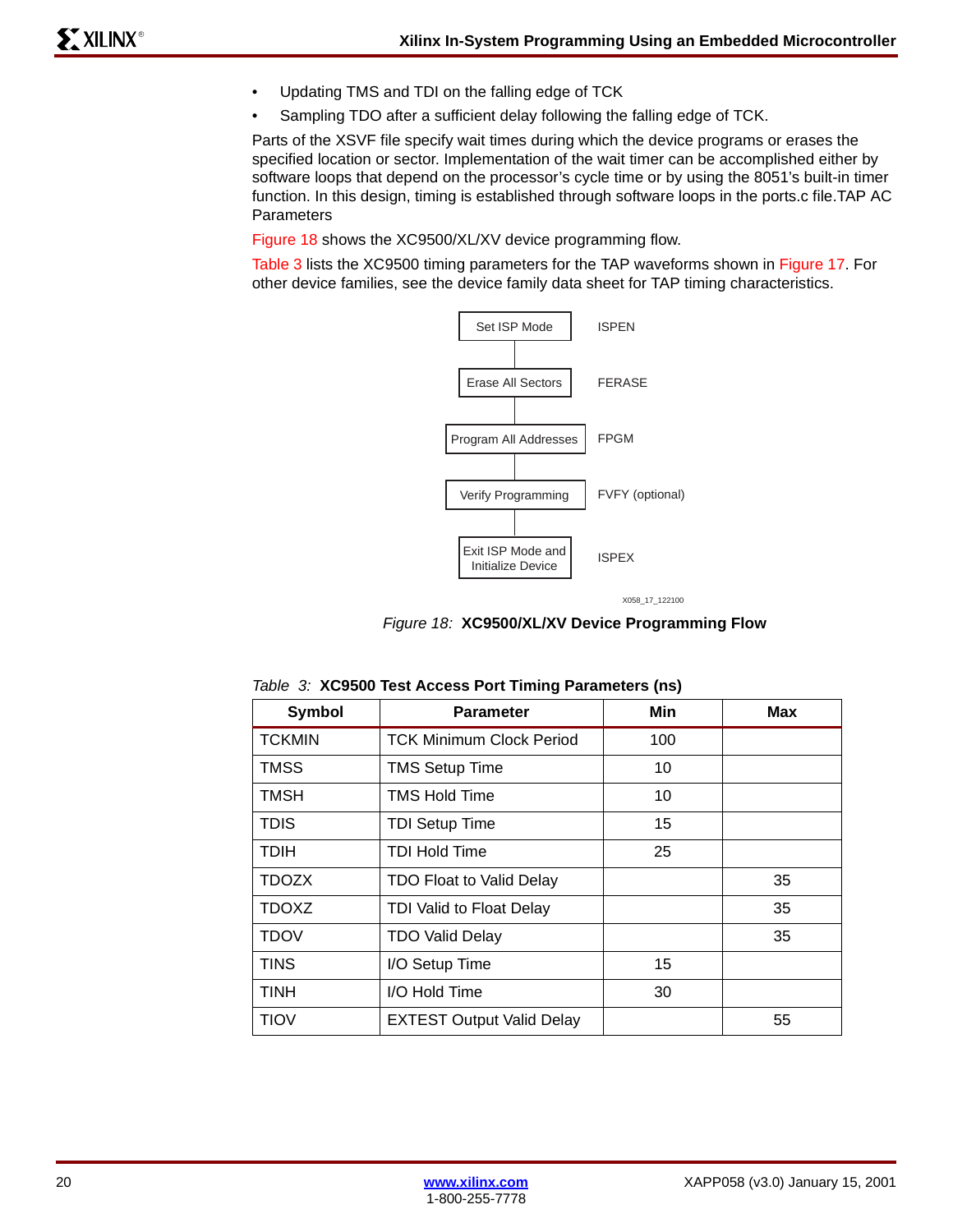# **XC9500/XL/XV Programming Algorithm**

This section describes the programming algorithm executed by the 8051 C-code that reads the XSVF file; this code is contained in the micro.c file in **[Appendix C: C-Code Listing](#page-31-0)**, page 32. This information is valuable to users who want to modify the C-code for porting to other microcontrollers.

The XSVF file contains all XC9500/XL/XV programming instructions and data. This allows the TAP driver code to be very simple. The 8051 interprets the XSVF instructions that describe the CPLD design and then outputs the TAP signals for programming (and testing) the XC9500/XL/XV device. The command sequence for device programming is shown in.

# <span id="page-20-0"></span>**Exception Handling**

[Figure 19](#page-20-1) shows the state diagram for the internal device programming state machine, as defined by the IEEE 1149.1 standard.



X058\_19\_010901

*Figure 19:* **TAP State Machine Flow**

#### <span id="page-20-1"></span>**Notes:**

1. The values shown adjacent to each transition represent the signal present at TMS during the rising edge of TCK.

The C-code drives the 1149.1 TAP controller through the state sequences to load data and instructions, and capture results. One of the key functions performed by the C-code is the TAP controller state transition sequence that is executed when an XC9500/XL/XV program or erase operation needs to be repeated, which can occur on a small percentage of addresses. If a sector or address needs to be reprogrammed or re-erased, the device status bits return a value that is different from that which is predicted in the XSVF file. In order to retry the previous (failed) data, the following 1149.1 TAP state transition sequence is followed, if the TDO mismatch is identified at the EXIT1-DR state:

EXIT1-DR, PAUSE-DR, EXIT2-DR, SHIFT-DR, EXIT1-DR, UPDATE-DR, RUN-TEST/IDLE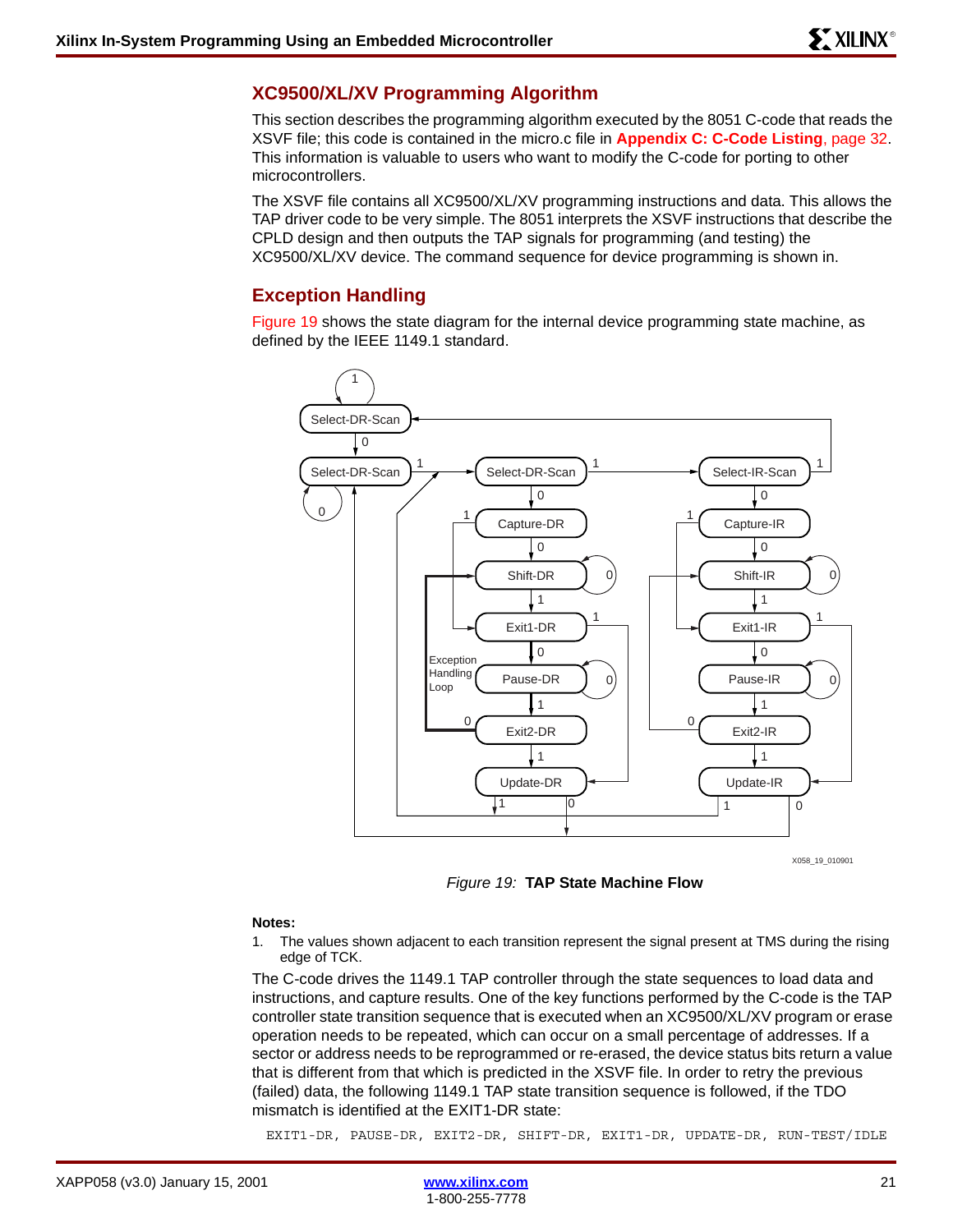The application then increments the previously specified XRUNTEST time by an additional 25 percent and waits for this amount of time in Run-Test/Idle. The effect of this state sequence is to re-apply the previous value rather than apply the new TDI value that was just shifted in.

This "exception handling loop" is attempted no more than N times. If the TDO value does not match after N attempts, the part is defective and a failure is logged. When the retry operation is successful, the algorithm shifts-in the next XSDR data.

The SVF2XSVF **-r** (repeat) option determines the value of N. the recommended value of N for XC9500/XL/XV devices is16.

# **XC4000 and Spartan Programming Algorithm**

XC4000 Series devices can be configured through the boundary-scan pins. The basic procedure is as follows:

- Power up the FPGA with INIT held Low (or the PROGRAM pin Low for more than 300 ns followed by a High while holding INIT Low). Holding INIT Low allows enough time to issue the CONFIG command to the FPGA. The pin can be used as I/O after configuration if a resistor is used to hold INIT Low
- Issue the CONFIG command to the TMS input
- Wait for **INIT** to go High
- Sequence the boundary-scan Test Access Port to the SHIFT-DR state
- Toggle TCK to clock data into TDI pin

The user must account for all TCK clock cycles after INIT goes High, as all of these cycles affect the Length Count compare.

For more detailed information, refer to the Xilinx application note XAPP017, "Boundary Scan in XC4000 Devices. This application note also applies to XC4000E and XC4000X devices.

# **Virtex Programming Algorithm**

Virtex devices can be configured through the boundary-scan pins. Configuration through the TAP uses the special CFG\_IN instruction. This instruction allows data input on TDI to be converted into data packets for the internal configuration bus.

The following steps are required to configure the FPGA through the boundary-scan port.

- Load the CFG IN instruction into the boundary-scan instruction register (IR).
- Enter the Shift-DR (SDR) state.
- Shift a standard configuration bitstream into TDI.
- Return to Run-Test-Idle (RTI).
- Load the JSTART instruction into IR.
- Enter the SDR state.
- Clock TCK for the length of the sequence (the length is programmable).
- Return to RTI.
- Check the DONE pin status.

See XAPP139: for details on Virtex Configuration.

## **Notes:**

- 1. The **-fpga** option must be used with the SVF2XSVF translator for Virtex, XC4000, and Spartan devices.
- 2. The programming operation for each Virtex device ends by checking the DONE pin status. If multiple Virtex devices are to be configured and if the DONE pins of those devices are tied together, then the DONE pin does not go High until all the Virtex devices have been configured. In this case, the check of the DONE pin status for the intermediate Virtex devices fail. To workaround this problem, the check on the DONE pin status for all but the last Virtex device must be removed from the SVF before translation to XSVF.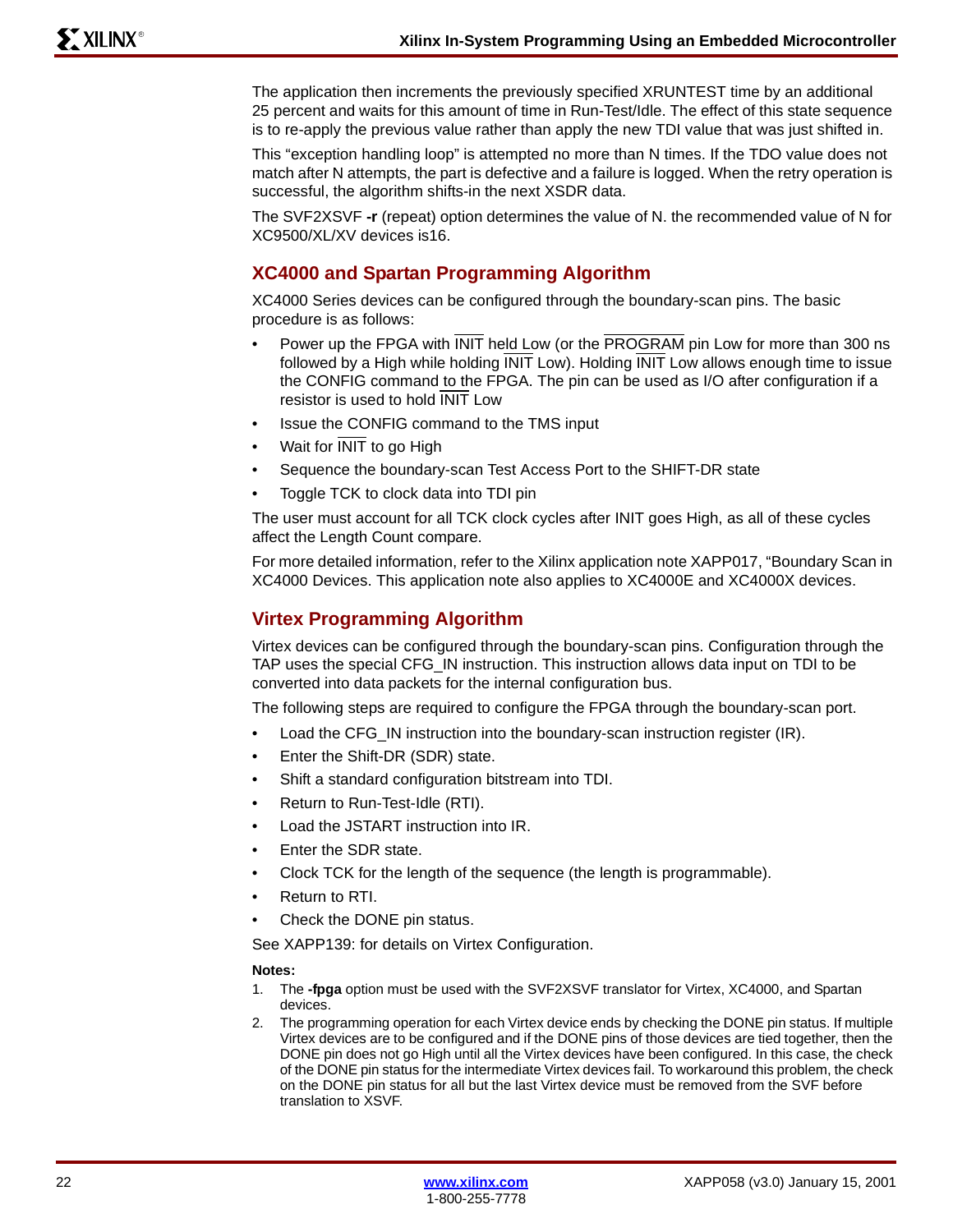# **CoolRunner Programming Algorithm**

The CoolRunner devices can be programmed through the boundary-scan pins. The basic procedure is as follows:

- Enter the device into ISP mode
- Erase the entire device
- Program all addresses
- Verify all addresses
- Exit the ISP mode and return to normal functional mode.

# **XC18V00 PROM Programming Algorithm**

The XC18V00 devices can be programmed through the boundary-scan pins. The basic procedure is as follows:

- Enter the device into ISP mode
- Erase the entire device
- Program all addresses
- Apply global operation to refine programmed values.
- Verify all addresses
- Exit the ISP mode and return to normal functional mode.

# **Conclusion**

Xilinx CPLDs and FPGAs are easily programmed by an embedded processor. And, because they are 1149.1 compliant, system and device test functions can also be controlled by the embedded processor, in addition to programming. This capability opens new possibilities for upgrading designs in the field, creating user-specific features, and remote downloading of CPLD/FPGA programs.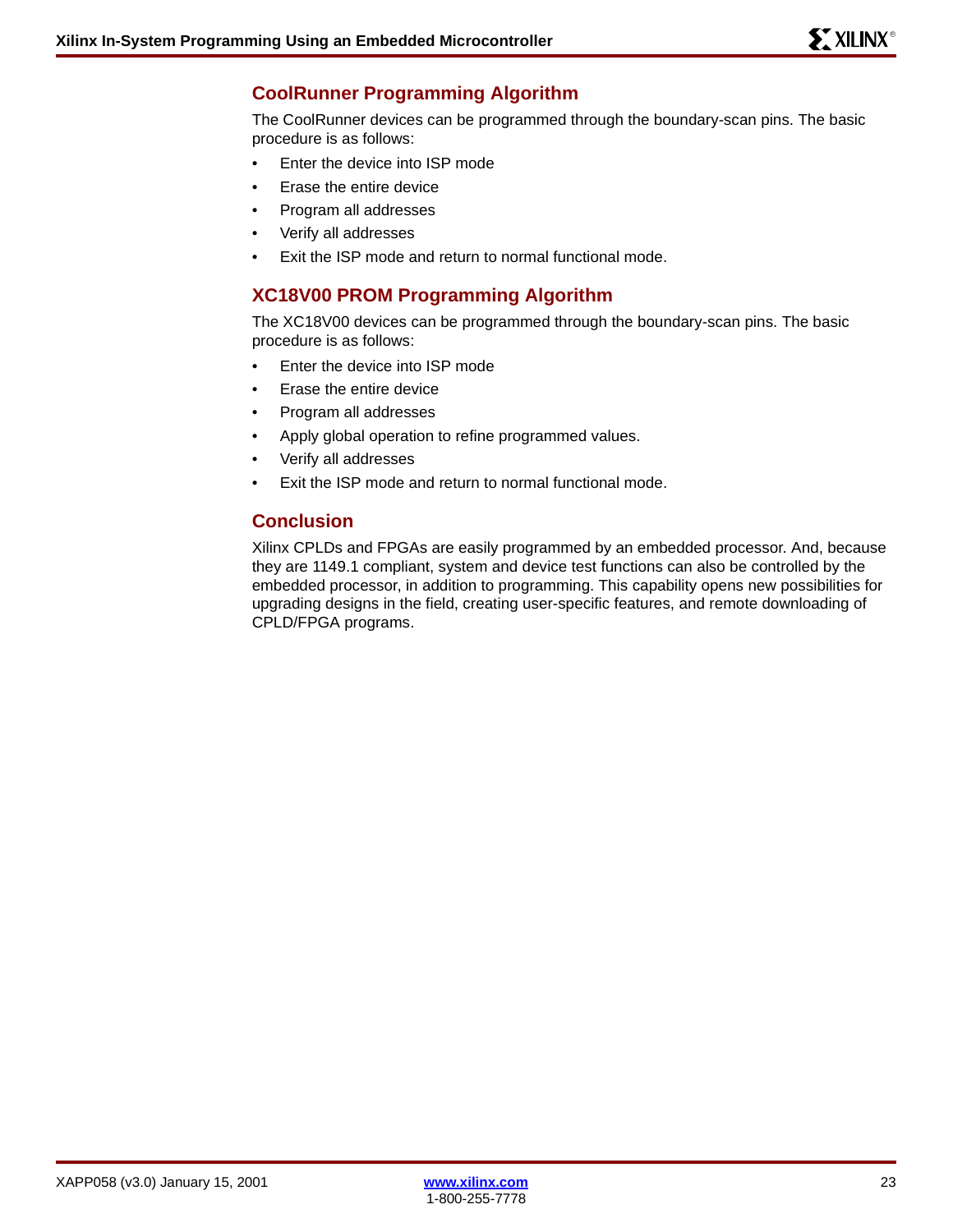# <span id="page-23-0"></span>**Appendix A: SVF File Format for Xilinx Devices**

# **SVF Overview**

This appendix describes the Serial Vector Format syntax, as it applies to Xilinx devices; only those commands and command options that apply to Xilinx devices are described. An SVF file is the media for exchanging descriptions of high-level IEEE 1149.1 bus operations which consist of scan operations and movements between different stable states on the 1149.1 state diagram (as shown in [Figure 19\)](#page-20-1). SVF does not explicitly describe the state of the 1149.1 bus at every Test Clock (TCK).

An SVF file contains a set of ASCII statements. Each statement consists of a command and its associated parameters, terminated by a semicolon. SVF is case sensitive, and comments are indicated by an exclamation point (!).

Scan data within a statement is expressed in hexadecimal and is always enclosed in parenthesis. The scan data cannot specify a data string that is larger than the specified bit length; the Most Significant Bit (MSB) zeros in the hex string are not considered when determining the string length. The bit order for scan data defines the LSB (rightmost bit) as the first bit scanned into the device for TDI and SMASK scan data, and is the first bit scanned out for TDO and MASK data.

# **SVF Commands**

The following SVF Commands are supported by the Xilinx devices:

- SDR (Scan Data Register).
- SIR (Scan Instruction Register).
- RUNTEST.

For each of the following command descriptions:

- The parameters are mandatory.
- Optional parameters are enclosed in brackets ([]).
- Variables are shown in *italics*.
- Parenthesis "()"are used to indicate hexadecimal values.
- A scan operation is defined as the execution of an SIR or SDR command and any associated header or trailer commands.

## **SDR, SIR**

```
SDR length TDI (tdi) SMASK (smask) 
[TDO (tdo) MASK (mask)];
SIR length TDI (tdi) TDO SMASK (smask);
```
These commands specify a scan pattern to be applied to the target scan registers. The SDR command (Scan Data Register) specifies a data pattern to be scanned into the target device Data Register. The SIR command (Scan Instruction Register) specifies a data pattern to be scanned into the target device Instruction Register.

Prior to scanning the values specified in these commands, the last defined header command (HDR or HIR) is added to the beginning of the SDR or SIR data pattern and the last defined trailer command (TDR or TIR) is appended to the end of the SDR or SIR data pattern.

Parameters:

*length* — A 32-bit decimal integer specifying the number of bits to be scanned.

**[TDI (***tdi***)]** — (optional) The value to be scanned into the target, expressed as a hex value. If this parameter is not present, the value of TDI to be scanned into the target device is the TDI value specified in the previous SDR/SIR statement. If a new scan command is specified, which changes the length of the data pattern with respect to a previous scan, the TDI parameter must be specified, otherwise the default TDI pattern is undetermined and is an error.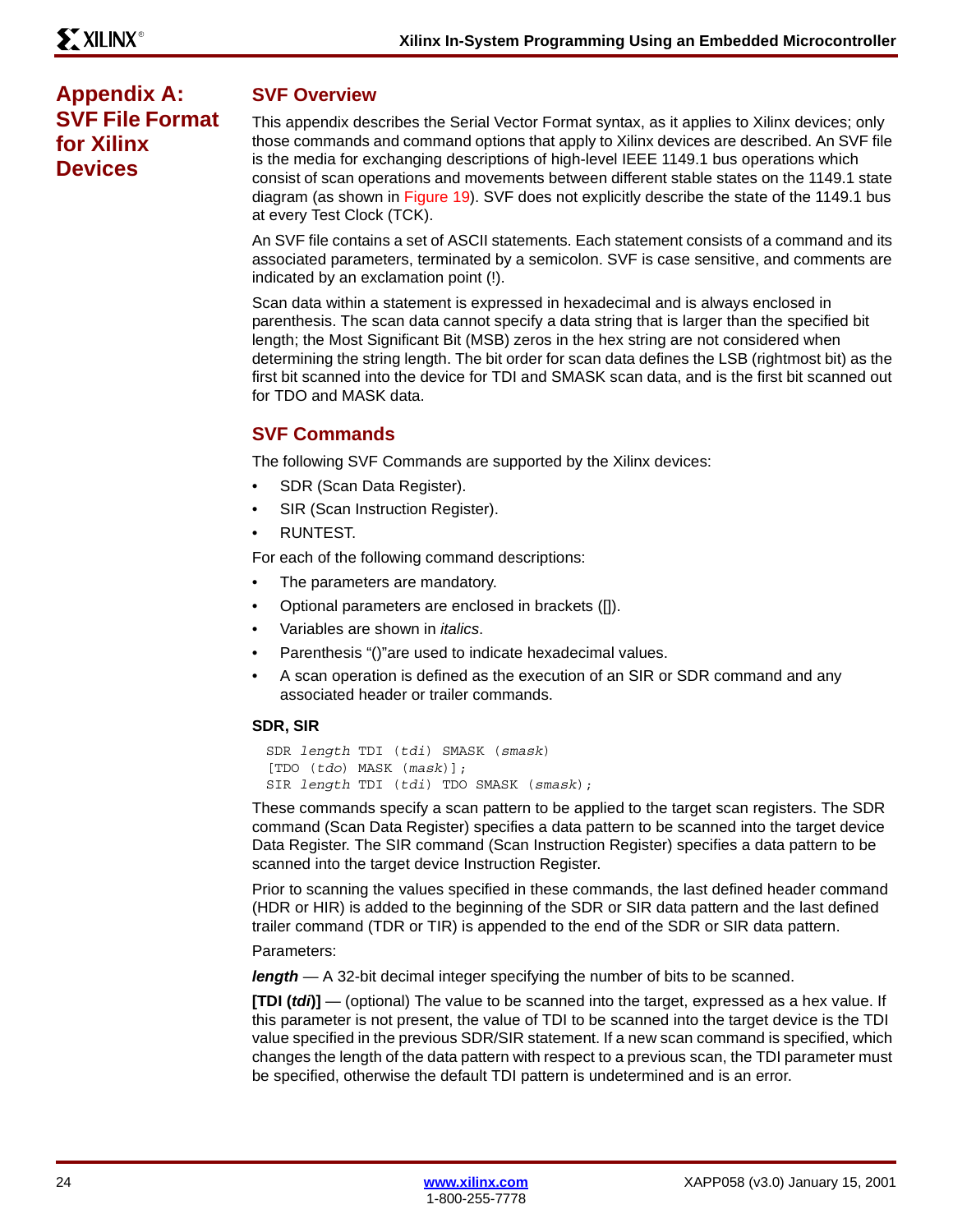**[TDO (***tdo***)]** — (optional) The test values to be compared against the actual values scanned out of the target device, expressed as a hex string. If this parameter is not present, no comparison is performed. If no TDO parameter is present, the MASK is not used.

**[MASK (***mask***)]** — (optional) The mask to be used when comparing TDO values against the actual values scanned out of the target device, expressed as a hex string. A "0" in a specific bit position indicates a "don't care" for that position. If this parameter is not present, the mask equals the previously specified MASK value specified for the SIR/SDR statement. If a new scan command is specified which changes the length of the data pattern with respect to a previous scan, the MASK parameter must be specified, otherwise the default MASK pattern is undefined and is an error. If no TDO parameter is present, the MASK is not used.

**[SMASK (***smask***)]** — (optional) Specifies which TDI data is "don't care", expressed as a hex string. A "0" in a specific bit position indicates that the TDI data in that bit position is a "don't care". If this parameter is not present, the mask equals the previously specified SMASK value specified for the SDR/SIR statement. If a new scan command is specified which changes the length of the data pattern with respect to a previous scan, the SMASK parameter must be specified, otherwise the default SMASK pattern used is undefined and is an error. The SMASK is used even if the TDI parameter is not present.

Example:

```
SDR 27 TDI (008003fe) SMASK (07ffffff) TDO (00000003) MASK (00000003);
SIR 16 TDO (ABCD);
```
HDR, HIR, TDR, TIR

```
HDR length TDI(tdi) SMASK(smask) [TDO(tdo) MASK(mask]
HIR length TDI(tdi) SMASK(smask) [TDO(tdo) MASK(mask]
TDR length TDI(tdi) SMASK(smask) [TDO(tdo) MASK(mask]
TIR length TDI(tdi) SMASK(smask) [TDO(tdo) MASK(mask]
```
These commands specify header and trailer bits for data and instruction shifts. Once specified, these bits lead or follow every set of bits shifted for the SIR or SDR commands. These commands are used to specify bits for non-target (bypassed) devices in the scan chain.

The parameters are the same as the SIR and SDR commands.

Example:

```
HDR 1 TDI(0);TDR 3 TDI (0);
HIR 8 TDI (ff);
TIR 24 TDI (ffffff);
```
#### **RUNTEST**

RUNTEST *run\_count* TCK;

This command forces the target 1149.1 bus to the Run- Test/Idle state for a specific number of microseconds, then moves the target device bus to the IDLE state. This is used to control RUNBIST operations in the target device.

#### Parameters:

*run\_count* — The number of TCK clock periods that the 1149.1 bus remains in the Run Test/Idle state, expressed as a 32 bit unsigned number.

Example:

RUNTEST 1000 TCK;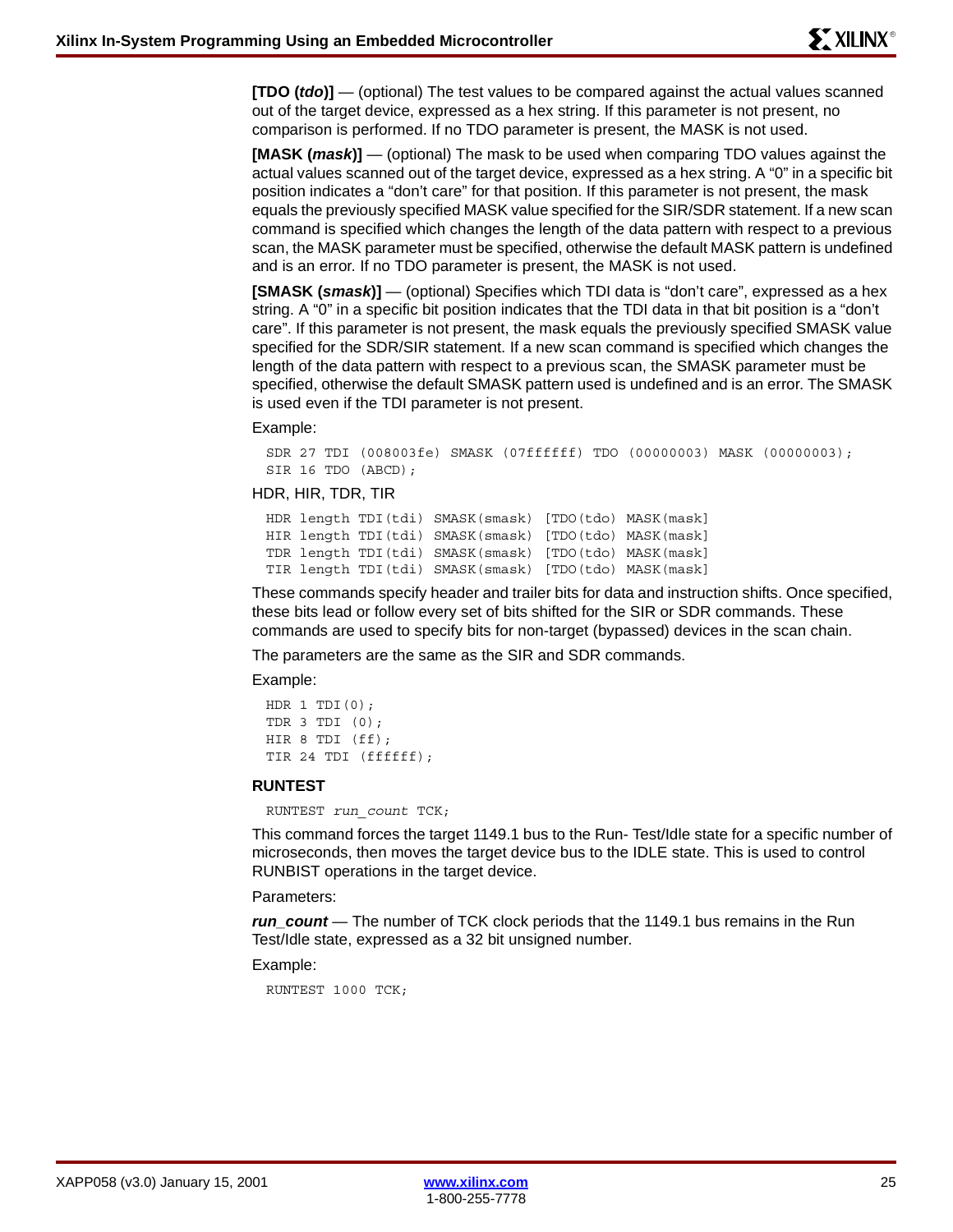```
! Begin Test Program
TRST OFF;!disable test reset line
ENDIR IDLE;!End IR scan in IDLE
HIR
HDR 16 TDI (FFFF) TDO (FFFF) MASK (FFFF);!16 bit DR Header
TIR
TDR
SIR
SDR
STATE
RUNTEST
!End test program
```
*Figure 20:* **Sample SVF File**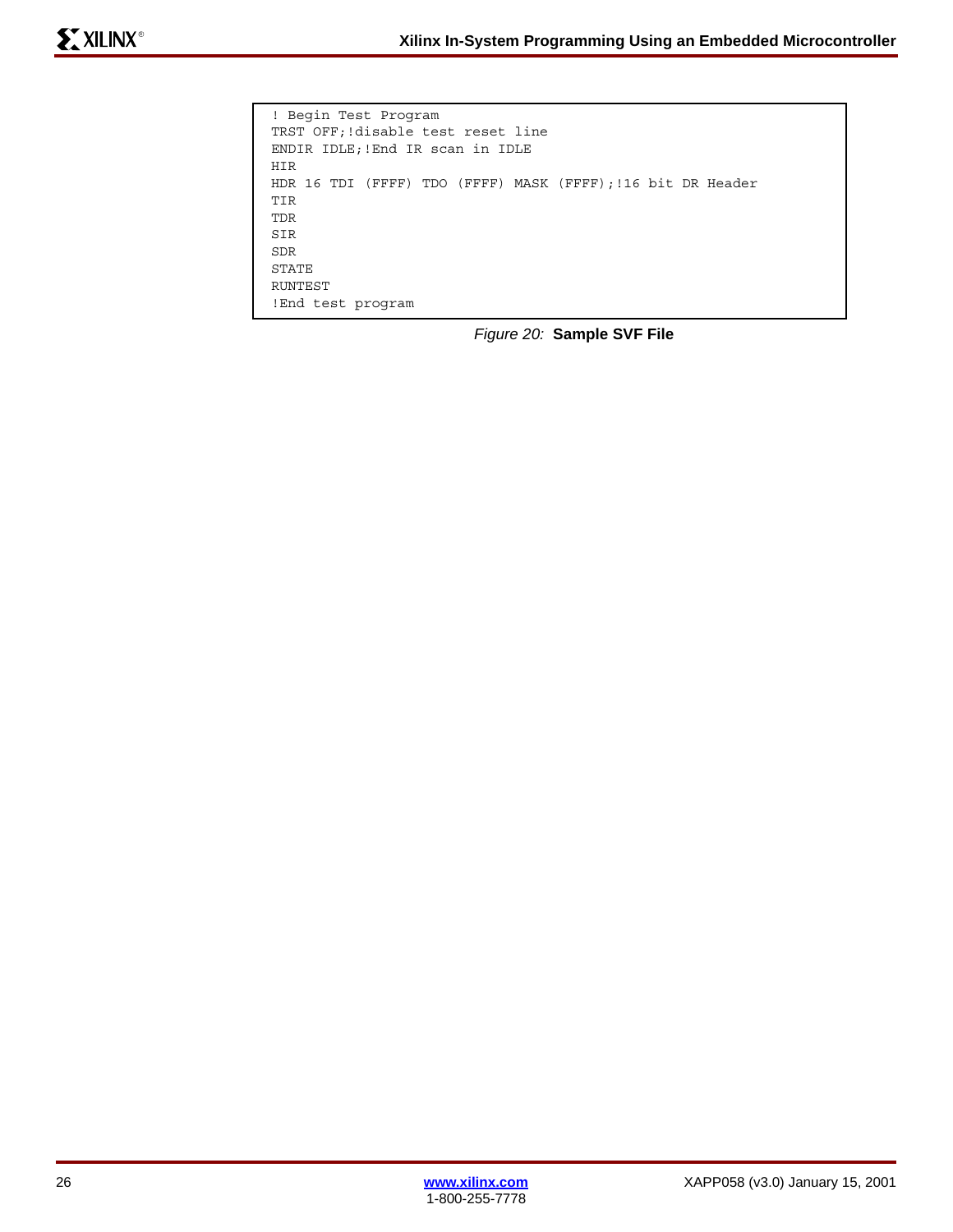# <span id="page-26-0"></span>**Appendix B: XSVF File Format and Conversion Utilities**

This appendix includes the following reference information:

- **The XSVF Commands** The instructions that are supported, their arguments, and definitions.
- **The svf2xsvf Utility** Converts the standard SVF file format to the more compact binary XSVF format.

# **XSVF Commands**

The following commands describe the 1149.1 operations in a way that is similar to the SVF syntax. The key difference between SVF and XSVF is that the XSVF file format affords better data compression and therefore produces smaller files.

The format of the XSVF file is a one byte instruction followed by a variable number of arguments (as described in the command descriptions below). The binary (hex) value for each instruction is shown in [Table 4:](#page-26-1)

| <b>XSVF Instruction</b> | <b>Binary Encoding (hex)</b> |
|-------------------------|------------------------------|
| <b>XCOMPLETE</b>        | 0x00                         |
| <b>XTDOMASK</b>         | 0x01                         |
| <b>XSIR</b>             | 0x02                         |
| XSDR                    | 0x03                         |
| <b>XRUNTEST</b>         | 0x04                         |
| <b>XREPEAT</b>          | 0x07                         |
| <b>XSDRSIZE</b>         | 0x08                         |
| <b>XSDRTDO</b>          | 0x09                         |
| <b>XSETSDRMASKS</b>     | 0x0a                         |
| <b>XSDRINC</b>          | 0x0b                         |
| <b>XSDRB</b>            | 0x0c                         |
| <b>XSDRC</b>            | 0x0d                         |
| <b>XSDRE</b>            | 0x0e                         |
| <b>XSDRTDOB</b>         | 0x0f                         |
| <b>XSDRTDOC</b>         | 0x10                         |
| <b>XSDRTDOE</b>         | 0x11                         |
| <b>XSTATE</b>           | 0x12                         |
| <b>XENDIR</b>           | 0x13                         |
| <b>XENDDR</b>           | 0x14                         |

# <span id="page-26-1"></span>*Table 4:* **Binary Encoding of XSVF Instructions**

# **XTDOMASK**

XTDOMASK value<"length" bits>

XTDOMASK sets the TDO mask which masks the value of all TDO values from the SDR instructions. Length is defined by the last XSDRSIZE instruction. XTDOMASK can be used multiple times in the XSVF file if the TDO mask changes for various SDR instructions.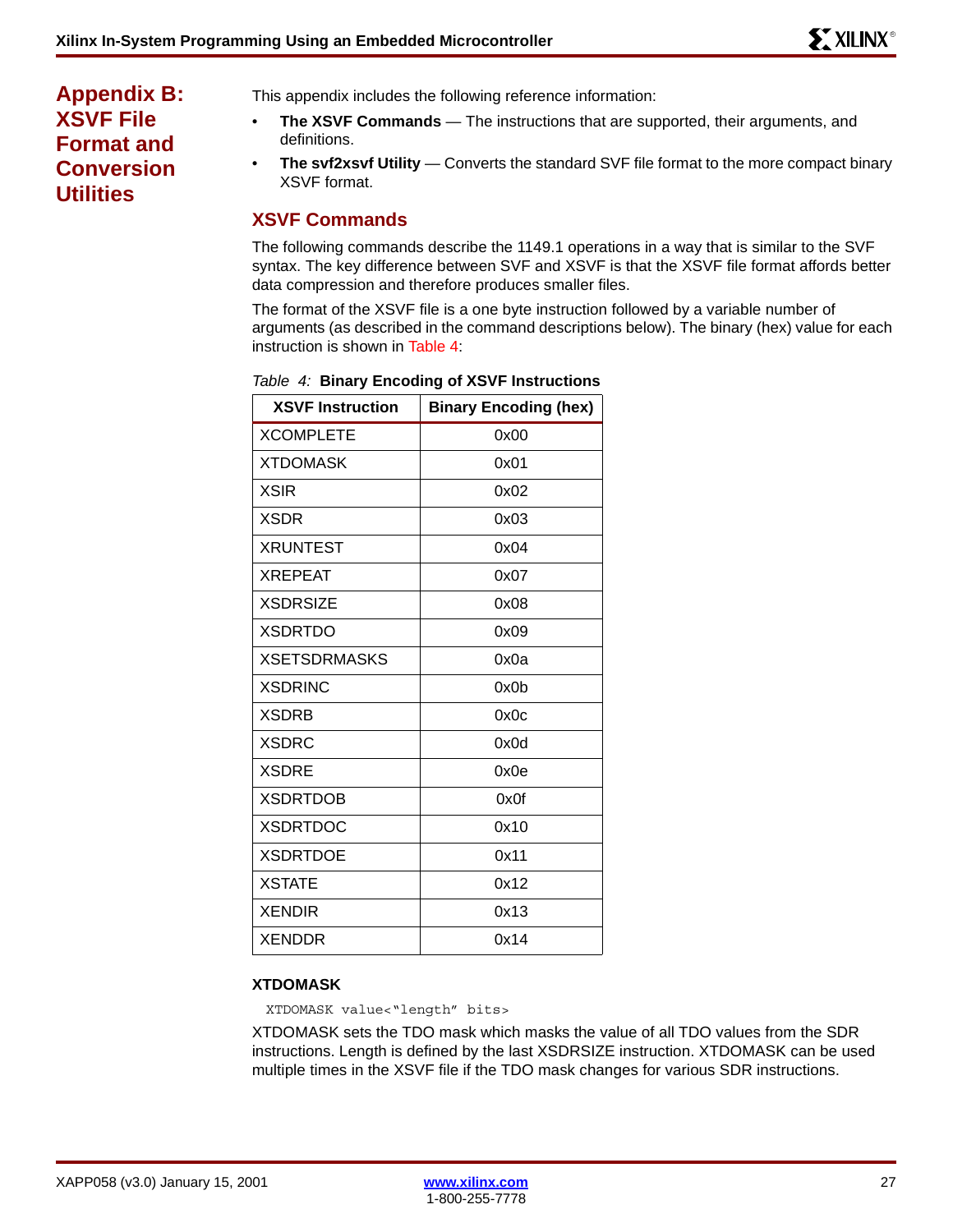#### Example:

XTDOMASK 0x00000003

This example defines that TDOMask is 32 bits long and equals 0x00000003

#### **XREPEAT**

XREPEAT times<1 byte>

Defines the number of times that TDO is tested against the expected value before the ISP operation is considered a failure. By default, a device can fail an XSDR instruction 32 times before the ISP operation is terminated as a failure. This instruction is optional.

### Example:

```
XREPEAT 0x0f
```
This example sets the command repeat value to 15.

#### **XRUNTEST**

```
XRUNTEST time<4 bytes>
```
Defines the amount of time (in microseconds) the device should sit in the Run-Test/Idle state after each visit to the SDR state. The initial XRUNTEST time is zero microseconds.

#### Example:

XRUNTEST 0x00000fa0

This example specifies an idle time of 4000 microseconds.

## **XSIR**

XSIR length<1 byte> TDIValue<"length" bits>

Go to the Shift-IR state and shift in the TDIValue. If the last XRUNTEST time is non-zero, go to the Run-Test/Idle state and wait for the last specified XRUNTEST time. Otherwise, go to the last specified XENDIR state.

Example:

XSIR 0x08 0xec

## **XSDR**

XSDR TDIValue<"length" bits>

Go to the Shift-DR state and shift in TDIValue; compare the TDOExpected value from the last XSDRTDO instruction against the TDO value that was shifted out (use the TDOMask which was generated by the last XTDOMASK instruction). Length comes from the XSDRSIZE instruction.

If the TDO value does not match TDOExpected, perform the exception handling sequence described in the XC9500 programming algorithm section. If TDO is wrong more than the maximum number of times specified by the XREPEAT instruction, then the ISP operation is determined to have failed.

If the last XRUNTEST time is zero, then go to the XENDDR state. Otherwise, go to the Run\_Test/Idle state and wait for the XRUNTEST time.

Example:

XSDR 02c003fe

#### **XSDRSIZE**

XSDRSIZE length<4 bytes>

Specifies the length of all XSDR/XSDRTDO records that follow.

#### Example:

```
XSDRSIZE 0x0000001b
```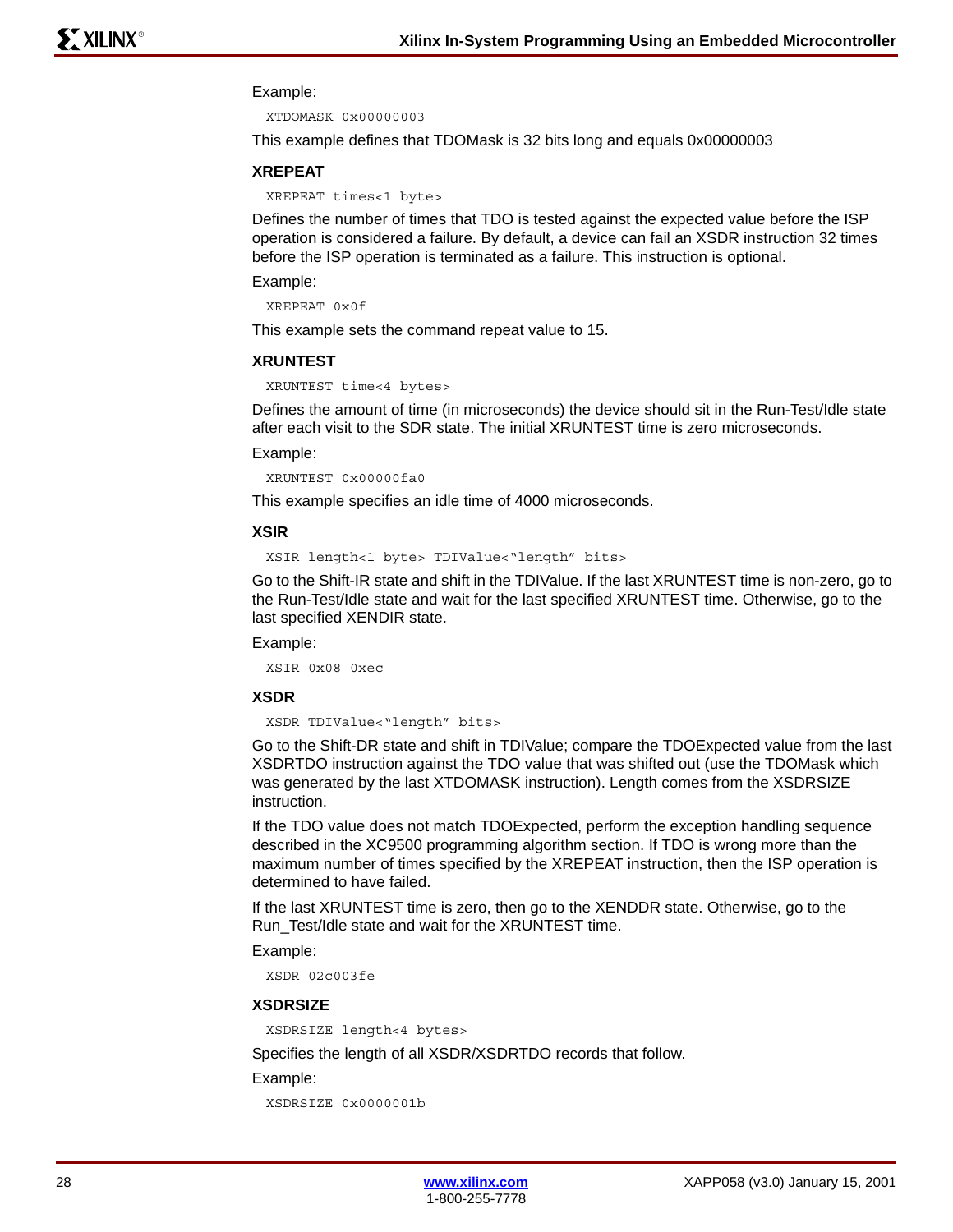This example defines the length of the following XSDR/XSDRTDO arguments to be 27 bits (4 bytes) in length.

#### **XSDRTDO**

TDIValue<"length" bits> TDOExpected<"length" bits>

Go to the Shift-DR state and shift in TDIValue; compare the TDOExpected value against the TDO value that was shifted out (use the TDOMask which was generated by the last XTDOMASK instruction). Length comes from the XSDRSIZE instruction.

If the TDO value does not match TDOExpected, perform the exception-handling sequence described in the XC9500 programming algorithm section. If TDO is wrong more than the maximum number of times specified by the XREPEAT instruction, then the ISP operation is determined to have failed.

If the last XRUNTEST time is zero, then go to XENDDR state. Otherwise, go to the Run\_Test/Idle state and wait for the XRUNTEST time.

The TDOExpected Value is used in all successive XSDR instructions until the next XSDR instruction is given.

#### Example:

XSDRTDO 0x000007fe 0x00000003

For this example, go to the Shift-DR state and shift in 0x000007fe. Perform a logical AND on the TDO shifted out and the TDOMASK from the last XTDOMASK instruction and compare this value to 0x00000003.

#### **XSDRB**

XSDRB TDIValue<"length" bits>

Go to the shift-DR state and shift in the TDI value. Continue to stay in the shift-DR state at the end of the operation. No comparison of TDO value with the last specified TDOExpected is performed.

## **XSDRC**

XSDRC TDIValue<"length" bits>

Shift in the TDI value. Continue to stay in the shift-DR state at the end of the operation. No comparison of TDO value with the last specified TDOExpected is performed.

#### **XSDRE**

XSDRE TDIValue<"length" bits>

Shift in the TDI value. At the end of the operation, go to the XENDDR state. No comparison of TDO value with the last specified TDOExpected is performed.

## **XSDRTDOB**

XSDRTDOB TDIValue<"length" bits> TDOExpected<"length" bits>

Go to the shift-DR state and shift in **TDI value;** Compare the TDOExpected value against the TDO value that was shifted out. TDOMask is not applied. All bits of TDO are compared with the TDOExpected. Length comes from the XSDRSIZE instruction.

Because this instruction is primarily meant for FPGAs, if the TDO value does not match TDOExpected, the programming is stopped with an error message. At the end of the operations, continue to stay in the SHIFT-DR state.

#### **XSDRTDOC**

```
XSDRTDOC TDIValue<"length" bits> 
TDOExpected<"length" bits>
```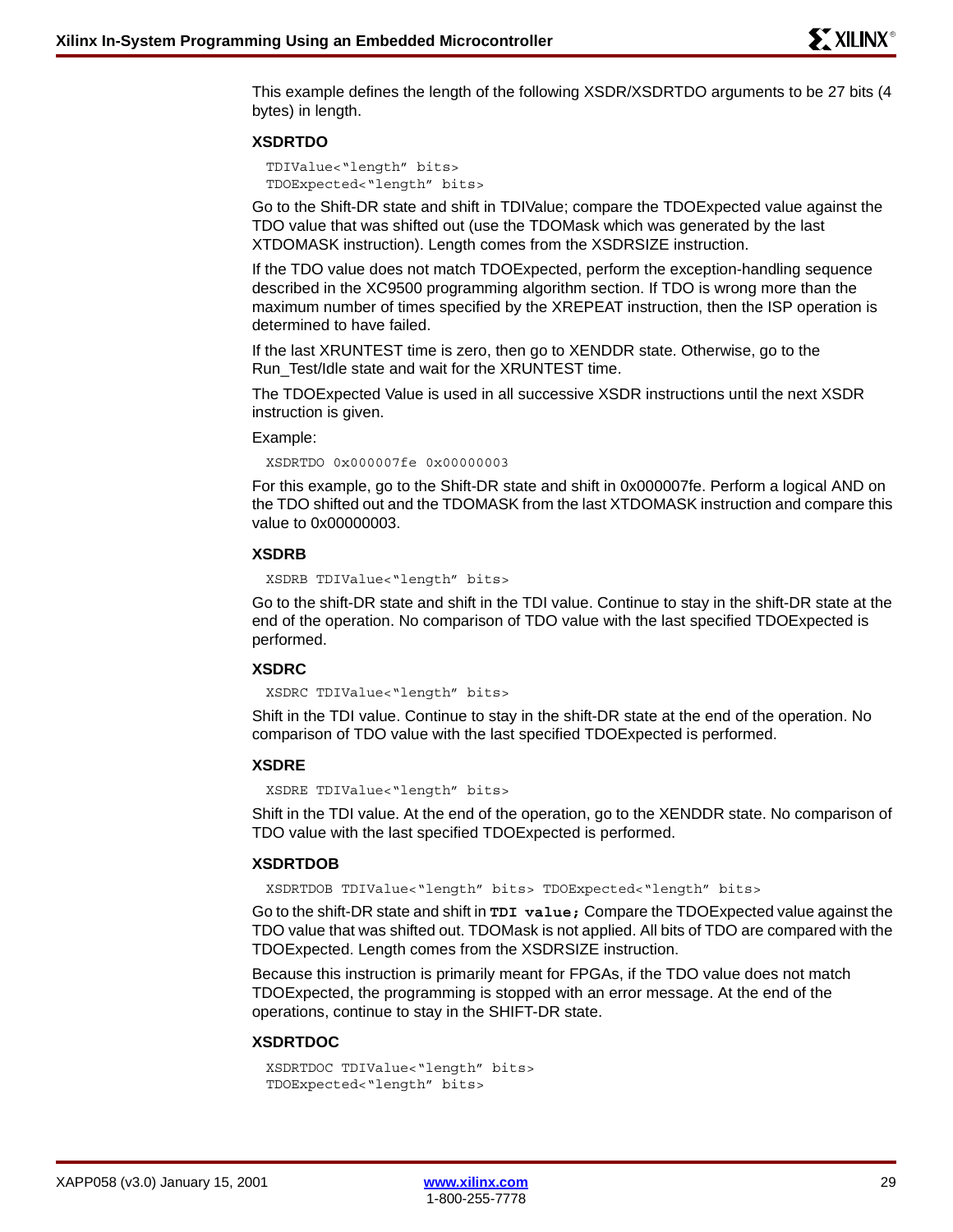Shift in the TDI value; compare the TDOExpected value against the TDO value that was shifted out. Length comes from the XSDRSIZE instruction. TDOMask is not applied. All bits of TDO are compared with the TDOExpected.

If the TDO value does not match TDOExpected, stop the programming operation with an error message. At the end of the operation continue to stay in the SHIFT-DR state.

#### **XSDRTDOE**

```
XSDRTDOE TDIValue<"length" bits> 
TDOExpected<"length" bits>
```
Shift in the TDI value; compare the TDOExpected value against the TDO value that was shifted out. Length comes from the last XSDSIZE instruction. TDOMask is not applied. All bits of TDO are compared with the TDOExpected.

If the TDO value does not match the TDOExpected, stop the programming operations with an error message. At the end of the operation, go to the XENDDR state.

#### **XSETSDRMASKS**

XSETSDRMASKS addressMask<"length" bits> dataMask<"length" bits>

Set SDR Address and Data Masks. The address and data mask of future XSDRINC instructions are indicated using the XSETSDRMASKS instructions. The bits that are 1 in addressMask indicate the address bits of the XSDR instruction; those that are 1 in dataMask indicate the data bits of the XSDR instruction. "Length" comes from the value of the last XSDRSize instruction.

#### Example:

XSETSDRMASKS 00800000 000003fc

#### **XSDRINC**

```
XSDRINC startAddress<"length" bits> 
numTimes<1 byte> data[1]<"length2" bits> ...data[numTimes]<"length2" bits>
```
Do successive XSDR instructions. Length is specified by the last XSDRSIZE instruction. Length2 is specified as the number of 1 bits in the dataMask section of the last XSETSDRMASKS instruction.

The startAddress is the first XSDR to be read in. For numTimes iterations, increment the address portion (indicated by the addressMask section of the last XSETSDRMASKS instruction) by 1, and load in the next data portion into the dataMask section.

#### **Notes:**

1. An XSDRINC <start> 255 data0 data1 ... data255 actually does 256 SDR instruction since the start address also represents an SDR instruction.

#### Example:

XSDRINC 004003fe 05 ff ff ff ff ff

#### **XCOMPLETE**

XCOMPLETE

End of XSVF file reached.

Example:

XCOMPLETE

### **XSTATE**

```
xstate state <1 byte>
```
If state is zero, force TAP to Test-Logic-Reset state by holding TMS High and applying 5 TCK cycles. If state is one, transition TAP from Test-Logic-Reset to Run-Test/Idle.

#### **XENDIR**

xendir state <1 byte>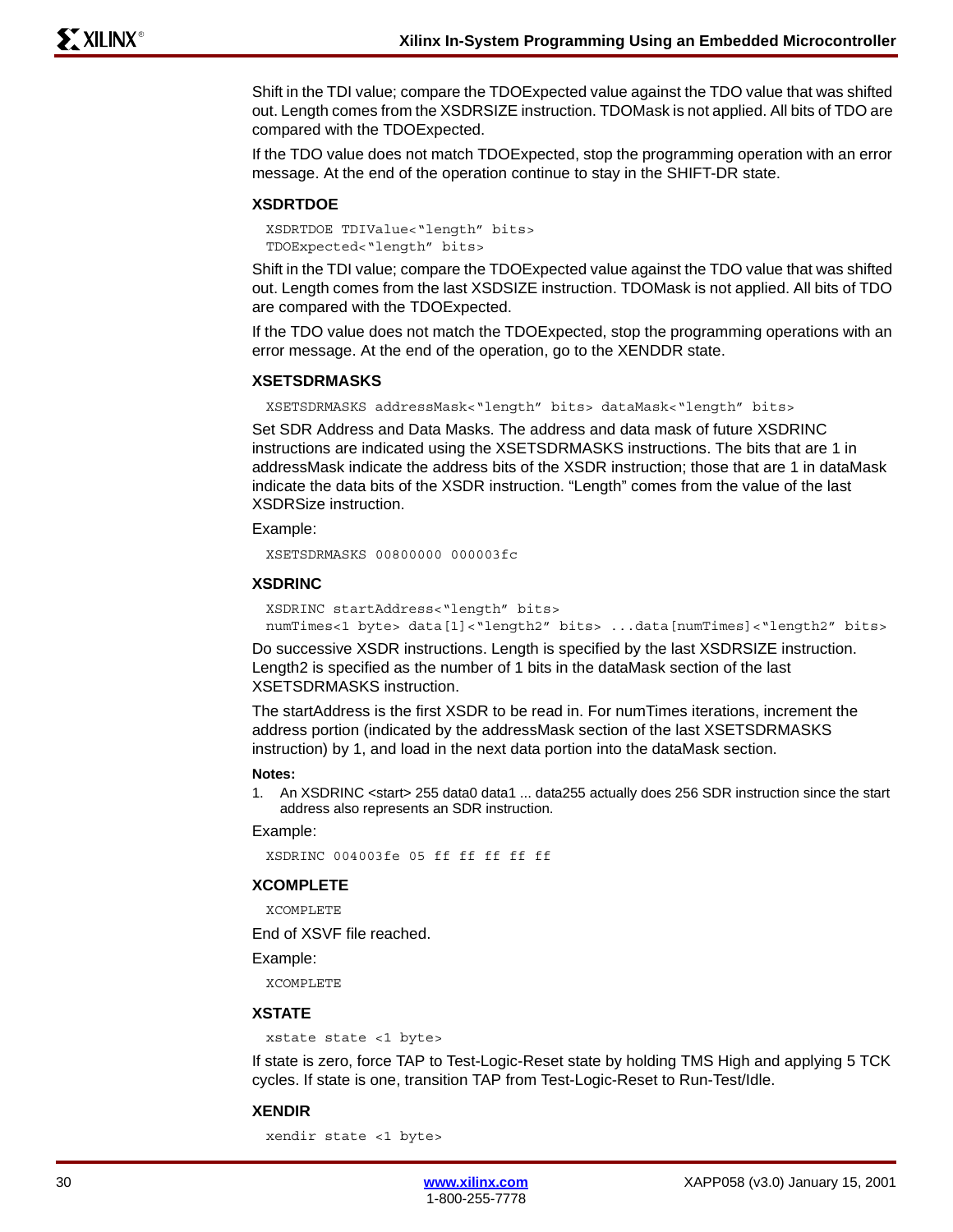Set the XSIR end state to Run-Test/Idle (0) or Pause-IR (1). The default is Run-Test/Idle.

#### **XENDDR**

XENDDR state <1 byte>

Set the XSDR and XSDRTDO end state to Run-Test/Idle (0) or Pause-DR (1). The default is Run-Test/Idle.

# **svf2xsvf File Conversion Utility**

This executable reads in an SVF file (generated by JTAG Programmer) and generates an XSVF file.

Usage:

```
svf2xsvf [-d] [-fpga] [-rlen number] [-r number] [-extensions] -i<svf file> 
-o<svf file> -a<text file>
```
Options:

**-d** — delete pre-existing output files.

**-r** *number* — Set the XREPEAT value to number

**-fpga** — FPGA device

**-rlen** — Create records of length specified by **rlen** (FPGA only)

**-extension** —use XENDIR and XENDDR.

Example for XC9500/XL/XV:

svf2xsvf -i file.svf -o file.xsvf -a file.txt

Example for XCV1800:

svf2xsvf -i file.svf -o file.xsvf -a file.txt

Example for CoolRunner:

svf2xsvf -extensions -r 0 -i file.svf -o file.xsvf -a file.txt

Example for FPGA:

svf2xsvf -fpga -i file.svf -o file.xsvf -a file.txt

## **mergexsvf File Merge Utility**

This executable takes multiple XSVF files and merges them into a single XSVF file. When the files are merged, the XCOMPLETE commands are removed from the intermediate file images and a header is inserted between files that resets the parameters for the following commands: XSTATE, XENDIR, XENDDR, and XRUNTEST.

Usage:

```
 mergexsvf [-d] [-v2] -o <output.xsvf> -i <input1.xsvf> -i <input2.xsvf> [-
i <inputN.xsvf>…]
```
Options:

**-d** – Delete pre-existing output file.

**-i <inputN.xsvf>** – Input files to be merged in the order listed.

**-o <output.xsvf>** – Merged output file.

**-v2** – Generates an output file with intermediate headers that do not include the XSTATE, XENDIR, and XENDDR commands.

#### **Notes:**

1. The input XSVF files should be generated using the -v2 option with the svf2xsvf file conversion utility. Example:

mergexsvf –d –o merged.xsvf –i xc9536xl.xsvf –i xc18v04.xsvf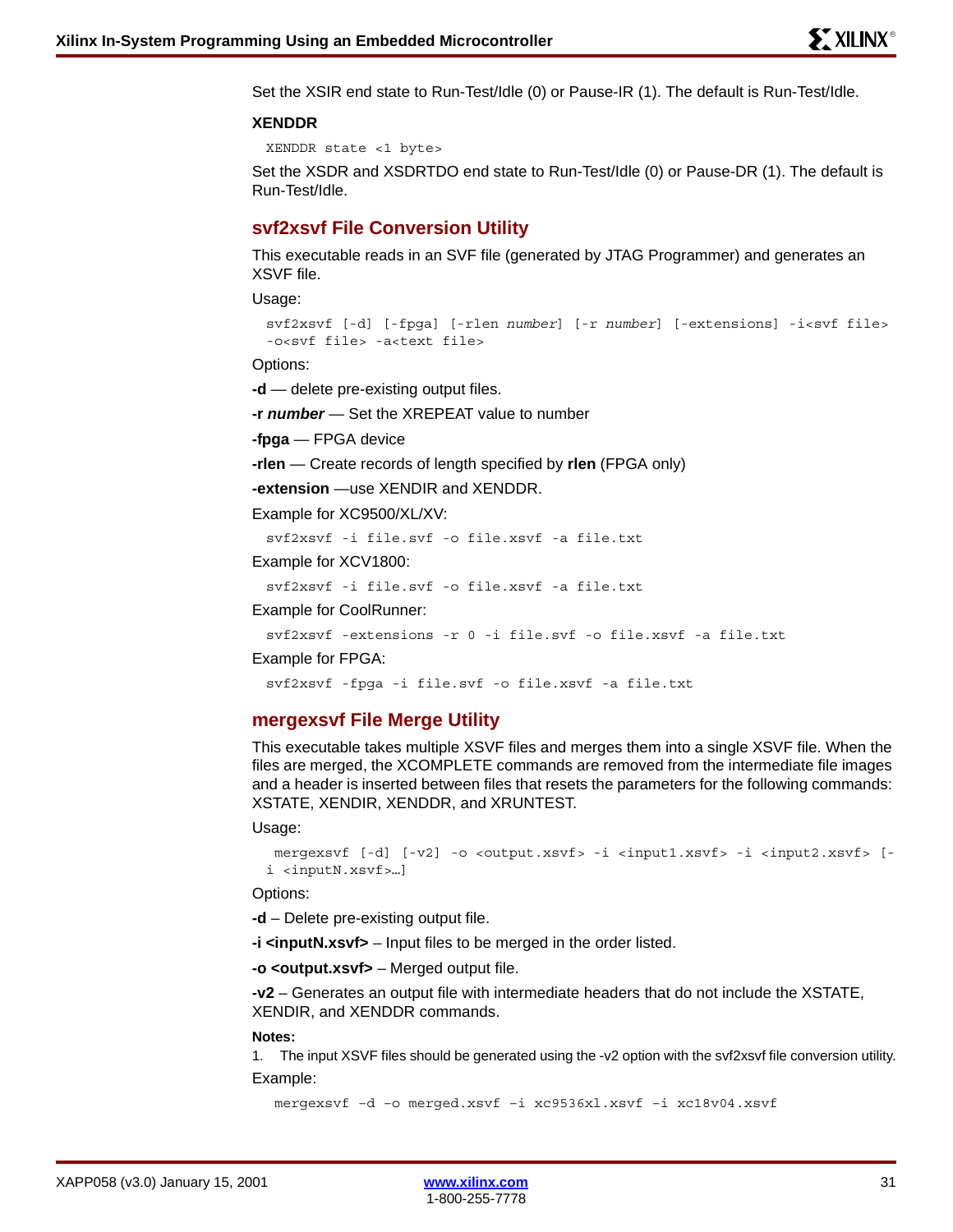# <span id="page-31-0"></span>**Appendix C: C-Code Listing**

The following files contain the C source code used to read an XSVF file and output the appropriate Test Access Port control bits:

# **C-Code Files**

- **lenval.c** This file contains routines for using the lenVal data structure.
- **micro.c** This file contains the main function call for reading in a file from an EPROM and driving the JTAG signals.
- **ports.c** This file contains the routines to output values on the JTAG ports, to read the TDO bit, and to read a byte of data from the EPROM.

# **Header Files**

- **lenval.h** This file contains a definition of the lenVal data structure and extern procedure declarations for manipulating objects of type lenVal. The lenVal structure is a byte oriented type used to store an arbitrary length binary value.
- **ports.h** This file contains extern declarations for providing stimulus to the JTAG ports.

To compile this C-code for a microcontroller, only four functions within the ports.c file need to be modified:

- setPort Sets a specific port on the microcontroller to a specified value.
- readTDOBit Reads the TDO port.
- readByte Reads a byte of data from the XSVF file.
- waitTime Pauses for a specified amount of time.

For help in debugging the code, a compiler switch called DEBUG\_MODE is provided. This switch allows the designer to simulate the TAP outputs in a PC environment. If DEBUG MODE is defined, the software reads from an XSVF file (which must be named prom.bit) and prints the calculated value of the microcontroller's I/O ports (TDI and TMS) on each rising edge of TCK. Because the TDO value cannot be read during DEBUG\_MODE, the software assumes that the TDO value is correct. This function provides a simulation of the TAP signals that can be used to verify the actual operation.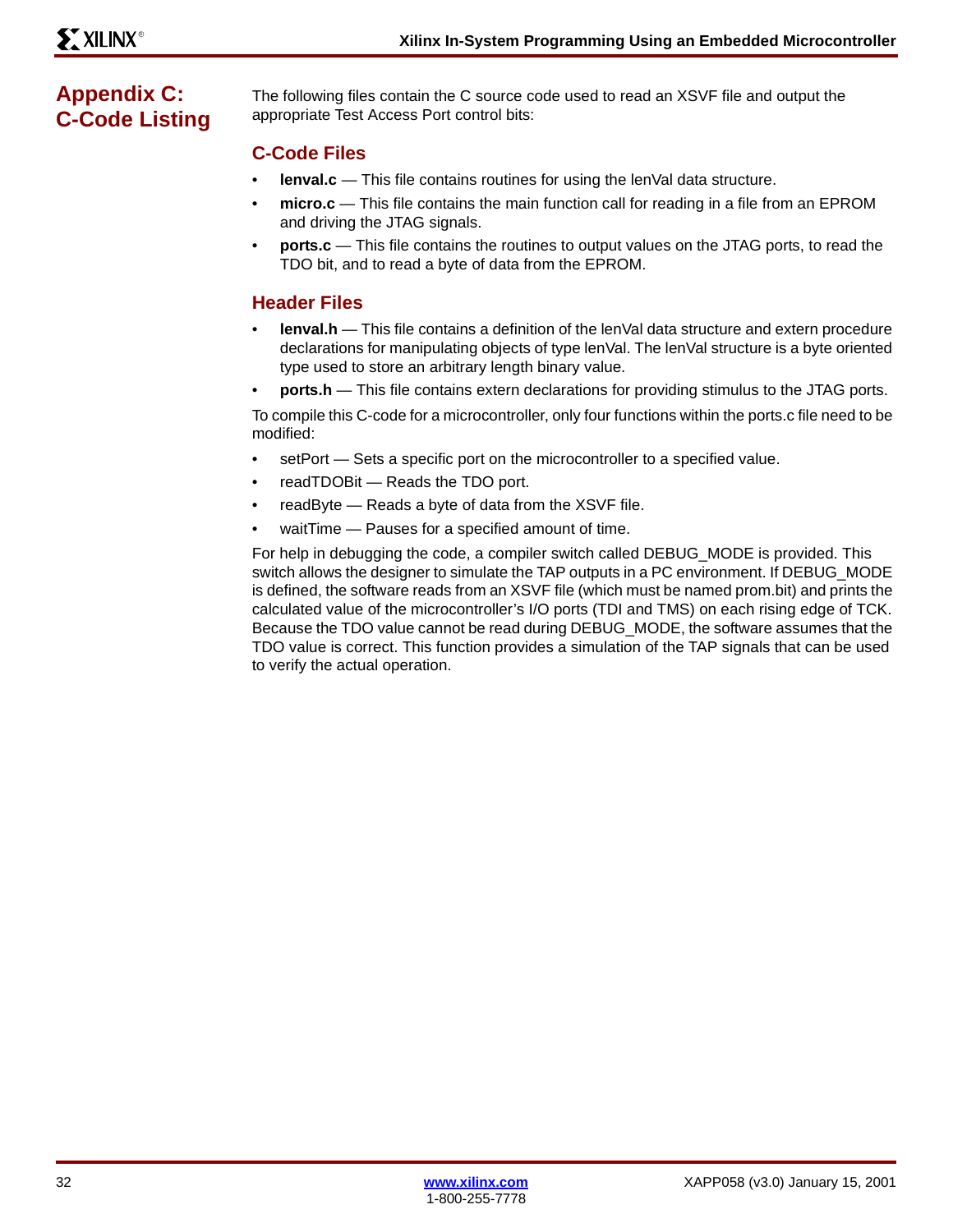# **Appendix D: Dynamically Selecting Target Devices for Configuration**

In the default configuration flow, the complete JTAG scan chain is defined in the JTAG Programmer software. Designs are assigned to devices within the JTAG scan chain, and the devices to be configured are selected prior to the creation of the SVF file. The devices selected for configuration are called target devices. JTAG Programmer generates an SVF file that contains a separate set of configuration commands and data for each target device. Target devices are configured sequentially, one device at a time. When a target device gets configured, the non-target devices are put into bypass mode. Each set of SVF commands and data for a target device contains an exact complement of bits corresponding to the bypassed, non-target devices. Thus, the exact assignment of designs and exact selection of target devices must be known in advance, because each SVF is built for a specific scan chain and specific selection of target devices.

The default configuration flow is inefficient for systems that use identical designs on multiple FPGAs or that use multiple combinations of designs for a set of FPGAs. For systems that configure multiple FPGAs with the same design, the SVF must still be created with separate sets of commands and data for each FPGA. That is, the design data is duplicated for each FPGA to be configured. For systems that use multiple combinations of designs across a set of FPGAs, SVF files must exist for each possible combination of design assignments. Again, design data is duplicated within the system. Because a one-to-one correspondence exists between the original SVF file and the corresponding XSVF file used in the embedded environment, the creating of inefficient SVF files equivalently affects the XSVF file storage requirements.

# **Using Dynamic Targeting to Reduce System Storage Requirements**

To improve the data storage efficiency of these particular systems, a special version of the XSVF player is included in the XAPP058 download package. This special version of the XSVF player uses XSVF files built to configure just one device and supports the ability to dynamically target a given XSVF file to configure any compatible device in the scan chain. Only one XSVF file per design is required. In a system that uses identical designs on multiple FPGAs, a single XSVF (design) file can be reused to configure all of the FPGAs. In a system that uses multiple combinations of designs for a set of FPGAs, separate XSVF files corresponding to each design can be dynamically selected and targeted to the FPGAs.

The dynamic targeting feature reduces system storage requirements in the following systems:

- Systems in which FPGAs are configured with identical designs
- Systems in which a set of FPGAs can be configured with multiple combinations of selected designs.

# **C-Code Files for the Dynamic Targeting XSVF Player**

The files for this special version of the XSVF player are located in the dynamic\_target directory from the download package. The dynamic\_target directory contains two files: micro dynamic target.c and micro dynamic target.h. These two files are modified versions of the base micro.c and micro.h source files from the **src** directory in the download package. The code in the micro\_dynamic\_target.c file has been modified to support dynamic selection of the device to be configured within a scan chain. The micro\_dynamic\_target.h file simply contains the declaration of the modified procedural interface that supports this dynamic targeting feature.

Substitute the dynamic\_target files for the base micro.c and micro.h files in **src** directory to build an XSVF player that supports the dynamic targeting feature:

- Copy dynamic\_target\micro\_dynamic\_target.h  $\Diamond$  src\micro.h
- Copy dynamic\_target\micro\_dynamic\_target.c src\micro.c

# **Building SVF (XSVF) Files for Dynamic Targeting**

An XSVF file that is used to configure a dynamically selected device at run-time must contain just the set of commands and data to configure a single, compatible device.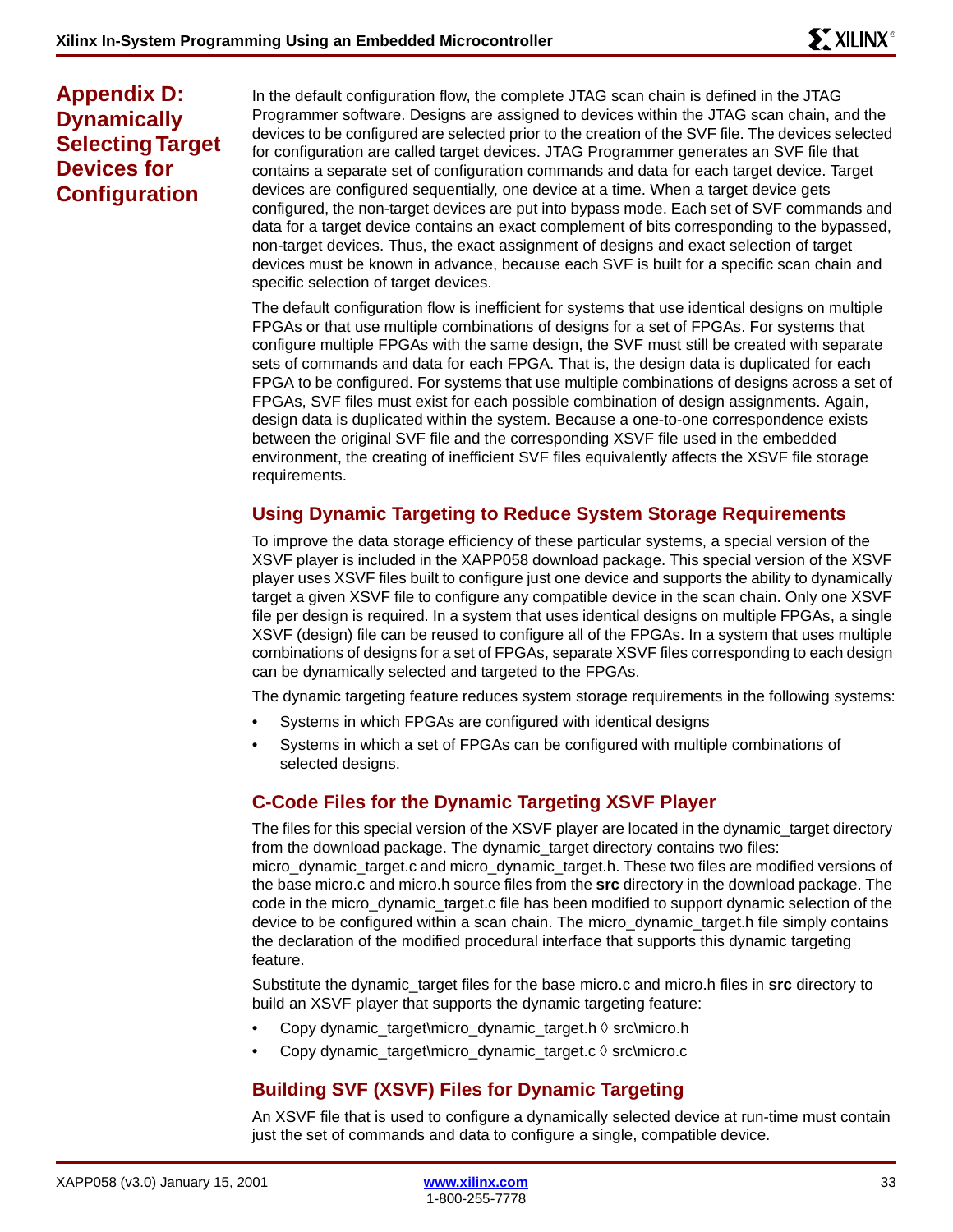To create an SVF file for dynamic targeting, use JTAG Programmer to:

- 1. Define a scan chain that contains just the single device.
- 2. Assign the design file to the device in the scan chain.
- 3. Select the device as the operation target.
- 4. Generate the SVF file that contains the program operation commands and data for the assigned design.

Finally, the XSVF file must be created from the SVF file using the SVF2XSVF translator.

A separate XSVF file must be created for each design used to configure a device. These XSVF files are individually used to configure selected devices in the system.

# **A Primer on the Dynamic Targeting Feature**

The basic commands within an XSVF file are designed to shift instruction and data bits through the JTAG scan chain into a target device. The commands in an XSVF file built for a singledevice scan chain effectively shift the instruction and data bits directly into the JTAG ports of the target device. To dynamically retarget a single-device XSVF file to a specific device in a multidevice scan chain, the XSVF player must account for the shift registers of the non-target devices in the scan chain and insert the appropriate bits before or after the target device's instruction or data bit sets.

The IEEE Standard 1149.1 specifies the BYPASS instruction to consist of all one-bits and the BYPASS data register to be exactly one-bit wide. With this information, the exact bit patterns for the bypassed, non-target devices can be calculated. During an instruction shift, one-bits must be shifted into the instruction registers of all the bypassed, non-target devices. During a data shift, an extra data (zero) bit must be shifted into the bypass registers of all non-target devices.

# **Using the Special XSVF Player to Dynamically Select Target Devices**

In the regular XSVF player, a pointer to the beginning of the XSVF data is first set. Then, the start function (xsvfExecute) is called to execute the XSVF data. The same flow applies to the special XSVF player with additional parameters that must be specified to the start function.

The primary function (xsvfExecute) that starts the special dynamic\_target XSVF player has been enhanced with five additional parameters. These parameters specify the number of leading and trailing instruction and data bits to be inserted before or after the main set of bits from the XSVF commands. An additional parameter is accepted that aligns Virtex configuration data to a 32-bit boundary. (See XAPP139 for additional information on the Virtex 32-bit configuration frame that imposes the 32-bit boundary requirement on the bitstream.)

The enhanced xsvfExecute function is declared in the micro\_dynamic\_target.h file as follows:

int xsvfExecute(int iHir, int iTir, int iHdr, int iTdr, int iHdrFpga);

The parameters are described in [Table 5](#page-34-0).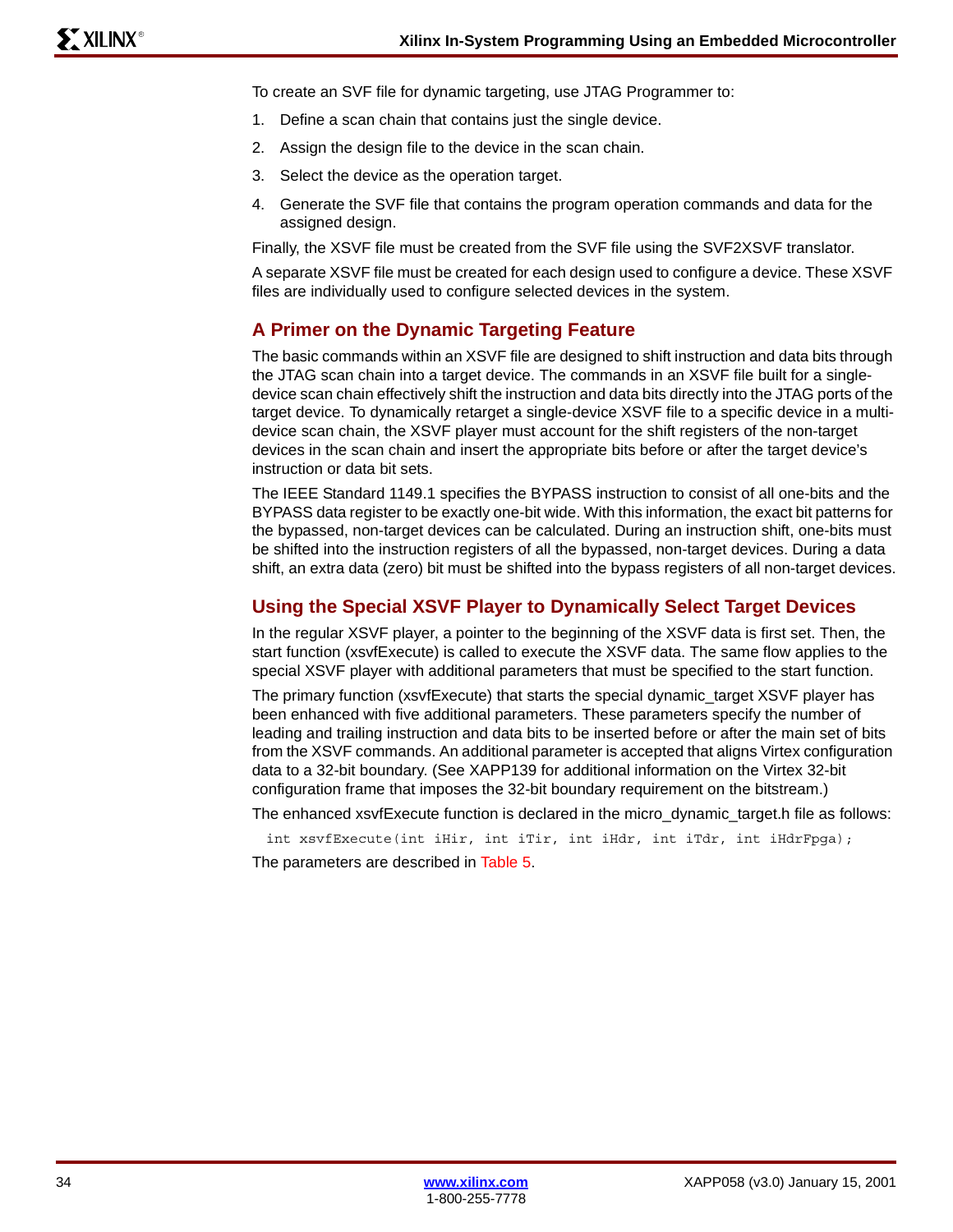| <b>Parameter</b> | <b>Name</b>                                                    | <b>Description</b>                                                                                                                                                                                                                                                                                                                             |
|------------------|----------------------------------------------------------------|------------------------------------------------------------------------------------------------------------------------------------------------------------------------------------------------------------------------------------------------------------------------------------------------------------------------------------------------|
| iHir             | <b>Header Instruction</b><br>Register                          | The number of (one) bits to shift before the target<br>set of instruction bits. These bits put the non-target<br>devices after the target device into BYPASS mode.                                                                                                                                                                             |
|                  |                                                                | The iHir value must be equivalent to the sum of<br>instruction register lengths for devices following the<br>target device in the scan chain.                                                                                                                                                                                                  |
| iTir             | <b>Trailer Instruction</b><br>Register                         | The number of (one) bits to shift after the target set<br>of instruction bits. These bits put the non-target<br>devices before the target device into BYPASS<br>mode.                                                                                                                                                                          |
|                  |                                                                | The iTir value must be equivalent to the sum of<br>instruction register lengths for devices preceding<br>the target device in the scan chain.                                                                                                                                                                                                  |
| iHdr             | Header Data Register                                           | The number of (zero) bits to shift before the target<br>set of data bits. These bits are placeholders that fill<br>the BYPASS data registers in the non-target<br>devices after the target device.                                                                                                                                             |
|                  |                                                                | The iHdr value must be equivalent to the sum of<br>devices following the target device in the scan<br>chain.                                                                                                                                                                                                                                   |
| iTdr             | <b>Trailer Data Register</b>                                   | The number of (zero) bits to shift after the target set<br>of data bits. These bits are placeholders that fill the<br>BYPASS data registers in the non-target devices                                                                                                                                                                          |
|                  |                                                                | before the target device.                                                                                                                                                                                                                                                                                                                      |
|                  |                                                                | The iTdr value must be equivalent to the sum of<br>devices preceding the target device in the scan<br>chain.                                                                                                                                                                                                                                   |
| iHdrFpga         | <b>Header Data Register</b><br>for the Virtex FPGA<br>Commands | The number of (zero) bits to shift before the target<br>set of Virtex FPGA data bits. These bits are used to<br>align the configuration bitstream for Virtex devices<br>to a 32-bit boundary.                                                                                                                                                  |
|                  |                                                                | The iHdrFpga value must be equivalent to 32 minus<br>the sum of devices preceding the target device in<br>the scan chain. If no devices precede the target<br>device, the value is zero. If the sum of devices is<br>greater than 32, then the value must be 32 minus<br>the modulo [32] of the sum of devices preceding the<br>target device. |

<span id="page-34-0"></span>*Table 5:* **XSVF Player Parameters**

These parameters are equivalent to the HIR, TIR, HDR, and TDR commands in the SVF specification. See the SVF specification for further details: **[http://support.asset](http://support.asset-intertech.com/svf.htm)[intertech.com/svf.htm](http://support.asset-intertech.com/svf.htm)**

From the given set of parameters, the micro\_dynamic\_target.c implementation automatically adds the necessary set of complementary bits to the XSVF commands to compensate for the bypassed devices in the scan chain.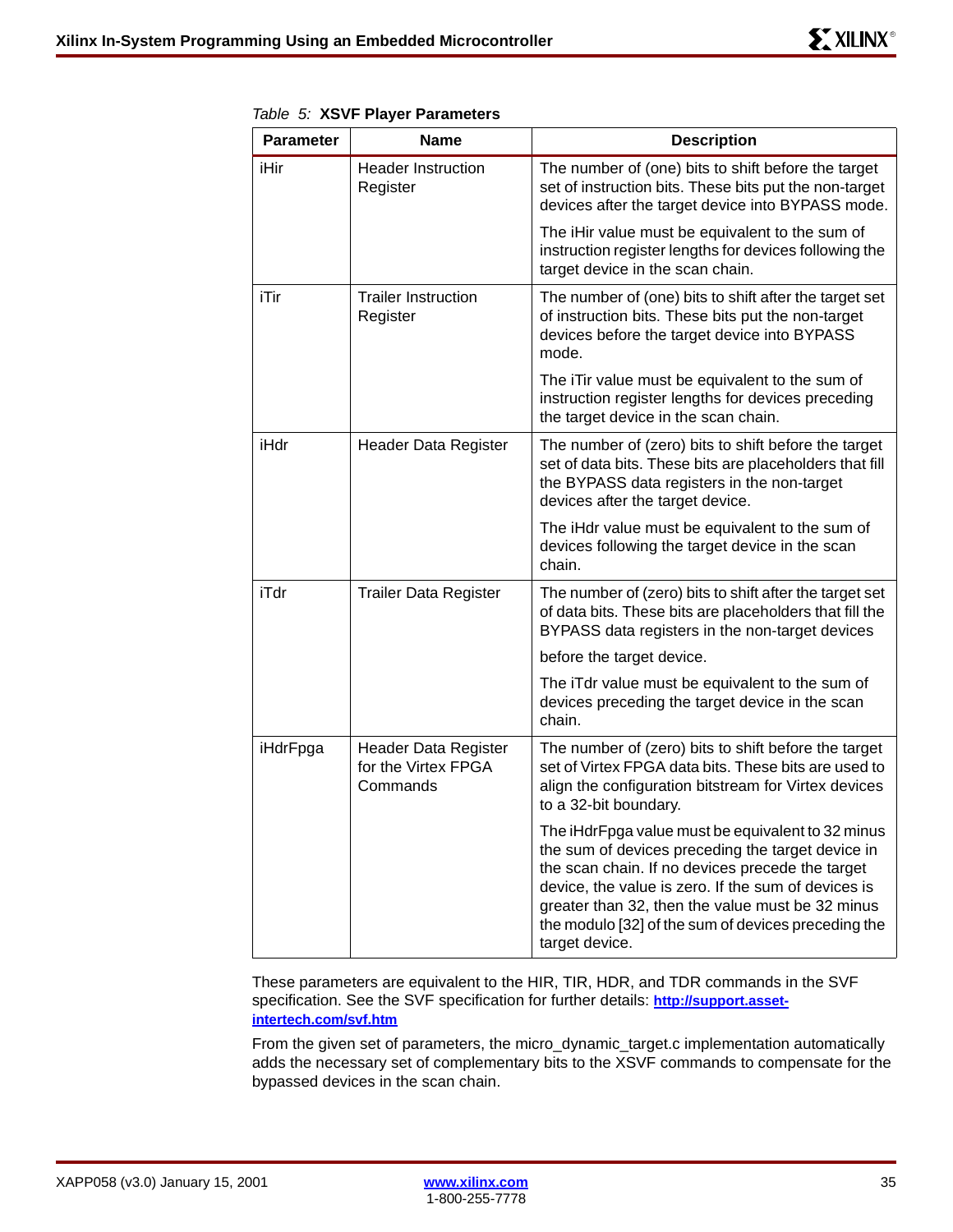# **Notes:**

If all of the xsvfExecute parameters are equal to zero, then the special XSVF player functionality is equivalent to the base XSVF player that takes an XSVF file created for a fully specified scan chain! Thus, the special XSVF player with the dynamic targeting feature can be used in both the normal (fully-specified XSVF) and special (dynamic targeting) modes.

# **Dynamic Target Example**

To configuring four Virtex 300E devices with identical designs using a single XSVF source file, the original SVF file must be created using the instructions from the "Building SVF (XSVF) Files for Dynamic Targeting" section. Assuming the design for an XCV300E is located in the design.bit file, the XSVF file must be created as follows:

- 1. Define a scan chain in JTAG Programmer with just the single XCV300E device.
- 2. Assign the design.bit file to the single instance of the XCV300E in the scan chain.
- 3. Select the XCV300E as the operation target.
- 4. Generate an SVF to program the XCV300E.
- 5. Translate the SVF to XSVF using the SVF2XSVF translator with the **–fpga** option.

In the embedded environment,

- 1. Reset the XSVF program pointers to point to the beginning of the XSVF data.
- 2. To program device #1, call the xsvfExecute function with the following parameters: xsvfExecute(15, 0, 3, 0, 0)
- 3. Reset the XSVF program pointers to point to the beginning of the XSVF data.
- 4. To program device #2, call the xsvfExecute function with the following parameters: xsvfExecute(10, 5, 2, 1, 31)
- 5. Reset the XSVF program pointers to point to the beginning of the XSVF data.
- 6. To program device #3, call the xsvfExecute function with the following parameters: xsvfExecute(5, 10, 1, 2, 30)
- 7. Reset the XSVF program pointers to point to the beginning of the XSVF data.
- 8. To program device #4, call the xsvfExecute function with the following parameters: xsvfExecute(0, 15, 0, 3, 29)

Further examples of the code for the four device Virtex scan chain and a four device XC18V00 scan chain can be found in the dynamic\_target directory of the download package.

An example XSVF player executable that provides this dynamic targeting capability is available under the **playxsvf\Release\_DT** directory. This executable runs on a Windows 95/98/Me/NT/2000 PC with the Xilinx Parallel Cable III.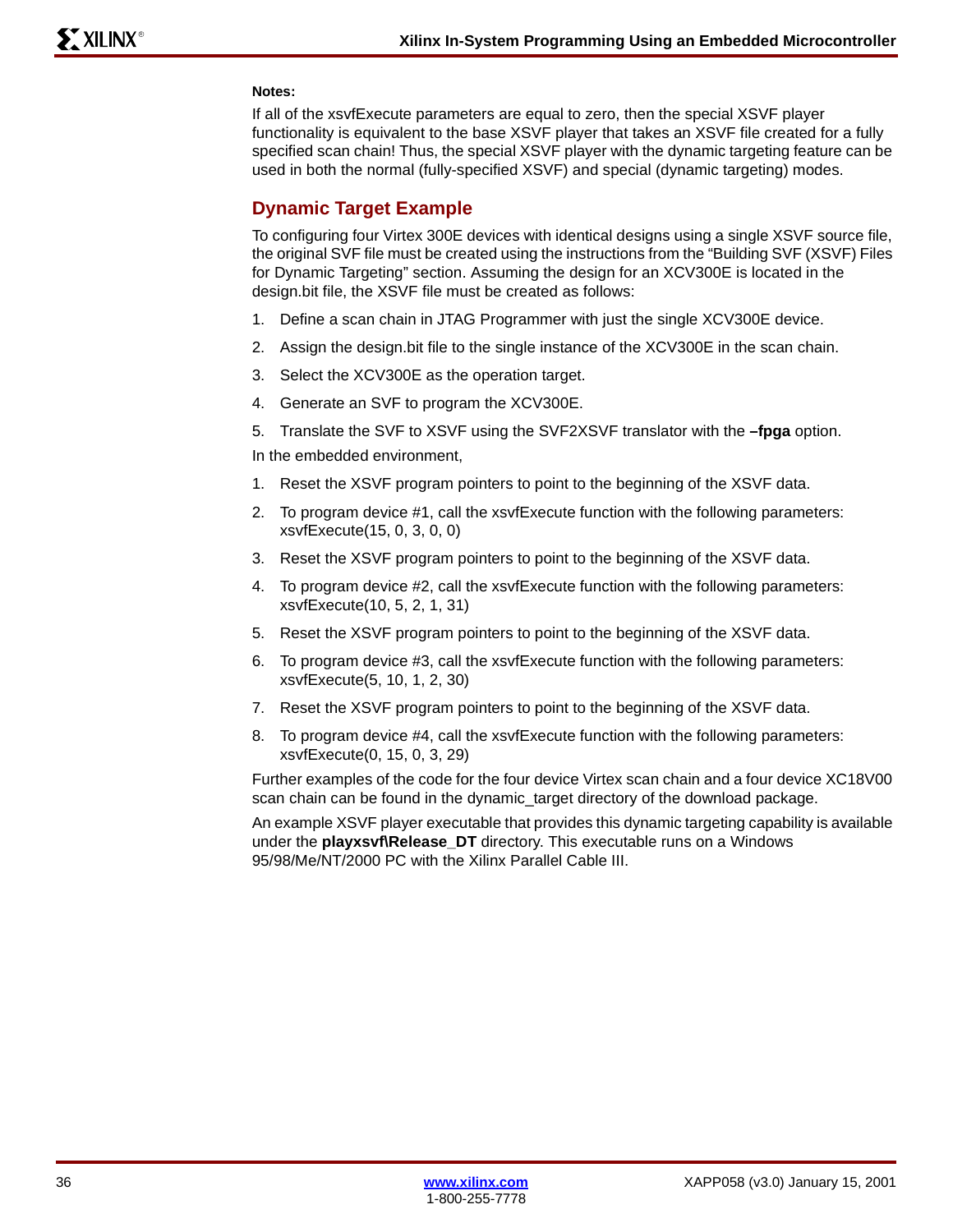# **Appendix E: Binary to Intel Hex Translator**

This appendix contains C-code that can be used to convert XSVF files to Intel Hex format for downloading to an EPROM programmer. Most embedded processor code development systems can output Intel Hex for included binary files, and for those systems the following code is not needed. However, designers can use the following C-code if the development system they are using does not have Intel Hex output capability.

# **Overview**

The ISP controller described in this application note allows designers to program and test XC9500/XL CPLDs from information stored in EPROM. This information is saved in a binary XSVF file that contains both device programming instructions as well as the device configuration data. The 8051 microcontroller reads the EPROM (or EPROMs) that contain the XSVF file, converts the binary information to XC9500/XL compatible instructions and data, and outputs the programming information to the XC9500/XL device through a 4-wire test access port.

After an XC9500/XL design has been converted to XSVF format, the XSVF information is converted to Intel hex format which is downloaded to an EPROM programmer. The resulting EPROMs, containing the CPLD programming information, can then be used in this ISP controller design.

```
/*
 This program is released to the public domain. It 
prints a file to stdout in Intel HEX 83 format. 
*/
#include <stdio.h>
#define RECORD_SIZE0x10/* Size of a record. */
#define BUFFER_SIZE 128
/*** Local Global Variables ***/
static char *line, buffer[BUFFER SIZE];
static FILE *infile;
/*** Extern Functions Declarations ***/
extern char hex( int c );
extern void puthex (int val, int digits);
/*** Program Main ***/
main( int argc, char *argv[] )
{
 int c=1, address=0;
 int sum, i;
 i=0;/*** First argument - Binary input file ***/
 if (! (infile = fopen(argv[++i], "rb")) ) { }fprintf(stderr, "Error on open of file s\nm, argv[i]);
   exit(1);}
  /*** Read the file character by character ***/
 while (c := EOF) {
   sum = 0;line = buffer;
   for (i=0; i < RECORD_SIZE \&c = getc (infile)) != EOF; i++) {
```